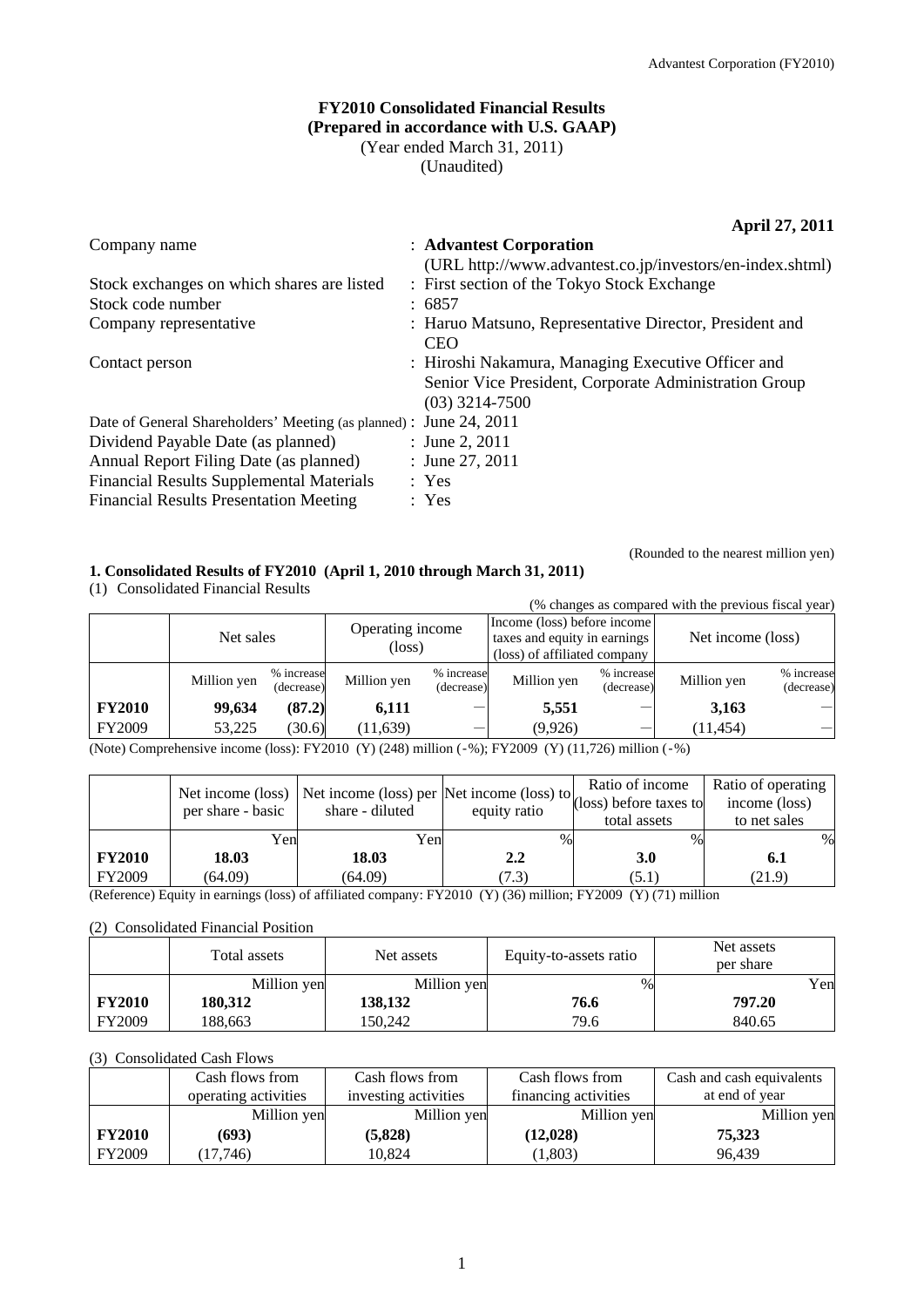# **2. Dividends**

|                      |                                              |        | Dividend per share |          |              |                                    |                                | Ratio of total                                            |
|----------------------|----------------------------------------------|--------|--------------------|----------|--------------|------------------------------------|--------------------------------|-----------------------------------------------------------|
| (Record Date)        | First<br>quarter end quarter end quarter end | Second | Third              | Year end | Annual total | Total<br>dividend<br>paid (annual) | Payout ratio<br>(consolidated) | amount of<br>dividends to<br>net assets<br>(consolidated) |
|                      | yen                                          | yen    | yen                | yen      | yen          | Million yen                        | $\%$                           | %                                                         |
| FY2009               |                                              | 5.00   |                    | 5.00     | 10.00        | 1,787                              |                                | 1.1                                                       |
| FY2010               |                                              | 5.00   |                    | 5.00     | 10.00        | 1,733                              | 55.5                           | 1.2                                                       |
| FY2011<br>(forecast) |                                              |        |                    |          |              | N/A                                |                                | N/A                                                       |

The dividend forecast for the fiscal year ending March 31, 2012 has not been decided. Advantest takes earnings forecast into consideration and intends to promptly disclose the relevant dividend forecast when such forecast becomes available.

### **3. Projected Results for FY2011 (April 1, 2011 through March 31, 2012)**

Advantest focuses primarily on the business of test systems for semiconductors and Advantest's business relies heavily on the capital expenditures of semiconductor manufacturers, test houses and foundries. The capital expenditures of these companies are determined primarily by factors such as current or future trends in the demand for semiconductors. At this time, Advantest is unable to provide the earnings forecast for the fiscal year ending March 31, 2012 due to difficulty in forecasting trends in the demand for semiconductors and investment plans for semiconductor related capital expenditures. Advantest intends to promptly disclose the relevant earnings forecast when such disclosure becomes possible.

### **4. Others**

(1) Material changes in subsidiaries during this fiscal year (changes in scope of consolidation resulting from changes in subsidiaries): Yes

Newly included None; Excluded 1 (Company name: Advantest Manufacturing, Inc.) (Note) Please see "Scope of Consolidation and Application of the Equity Method" on page 18 for details.

- (2) Changes in accounting principles, procedures and the presentation of the consolidated financial statements
	- 1) Changes based on revisions of accounting standard : None
	- 2) Changes other than 1) above : None

(3) Number of issued and outstanding shares (common stock)

- 1) Number of issued and outstanding stock at the end of each fiscal year (including treasury stock): FY2010 199,566,770 shares; FY2009 199,566,770 shares.
- 2) Number of treasury stock at the end of each fiscal year:
- FY2010 26,294,819 shares; FY2009 20,845,178 shares.

3) Average number of outstanding stock for each fiscal year:

FY2010 175,481,854 shares; FY2009 178,722,505 shares.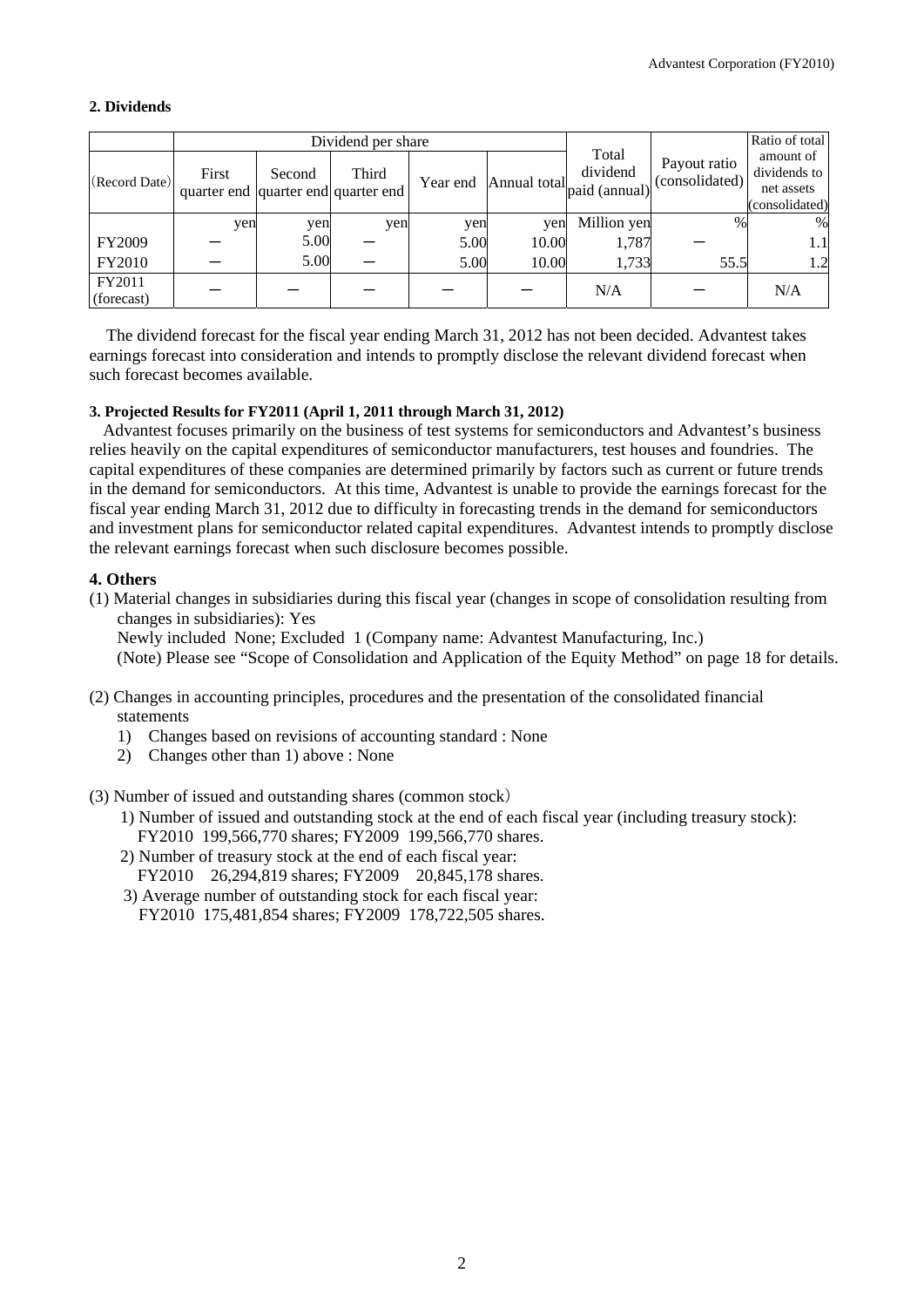# **(Reference) Selected Non-Consolidated Financial Data**

(Prepared in accordance with JAPAN GAAP)

#### **1. Non-consolidated Results of FY2010 (April 1, 2010 through March 31, 2011)**

(1) Non-Consolidated Financial Results

|               |             |                          |                         |                          |                                      |                          | (% changes as compared with the previous fiscal year) |                          |
|---------------|-------------|--------------------------|-------------------------|--------------------------|--------------------------------------|--------------------------|-------------------------------------------------------|--------------------------|
|               | Net sales   |                          | Operating income (loss) |                          | Income (loss) before income<br>taxes |                          | Net income (loss)                                     |                          |
|               | Million yen | % increase<br>(decrease) | Million yen             | % increase<br>(decrease) | Million yen                          | % increase<br>(decrease) | Million yen                                           | % increase<br>(decrease) |
| <b>FY2010</b> | 84,792      | 102.3                    | (1, 848)                |                          | 3,743                                |                          | 9,105                                                 |                          |
| <b>FY2009</b> | 41.907      | (21.1)                   | (17, 307)               |                          | (2, 384)                             |                          | (2,402)                                               |                          |

|               | Net income (loss) per<br>share - basic | Net income (loss) per<br>share - diluted |
|---------------|----------------------------------------|------------------------------------------|
|               | Yen                                    | Yen                                      |
| <b>FY2010</b> | 51.89                                  | 51.88                                    |
| FY2009        | (13.44)                                |                                          |

#### (2) Non-consolidated Financial Position

|               | Total assets | Net assets  | Equity-to-assets ratio | Net assets<br>per share |
|---------------|--------------|-------------|------------------------|-------------------------|
|               | Million yen  | Million yen | %                      | Yen                     |
| <b>FY2010</b> | 151,514      | 123,755     | 80.8                   | 706.92                  |
| FY2009        | 157,639      | 128,647     | 79.6                   | 702.18                  |

(Reference) Total equity : FY2010 (Y) 122,489 million; FY2009 (Y) 125,494 million.

#### **Implementation status of audit procedures**

This consolidated financial results report is not subject to audit procedures by independent auditors under Japan's Financial Instruments and Exchange Law. At the time of release of this report, audit procedures under the Financial Instruments and Exchange Law have not been completed.

#### **Explanation on the Appropriate Use of Future Earnings Projections and Other Special Instructions**

This document contains "forward-looking statements" that are based on Advantest's current expectations, estimates and projections. These forward-looking statements are subject to known and unknown risks, uncertainties and other factors that may cause Advantest's actual results, levels of activities, performance or achievements to be materially different from those expressed or implied by such forward-looking statements. These factors include: (i) changes in demand for the products and services produced and offered by Advantest's customers, including semiconductors, communications services and electronic goods; (ii) circumstances relating to Advantest's investment in technology, including its ability to timely develop products that meet the changing needs of semiconductor manufacturers, communications network equipment and components makers and service providers; (iii) significant changes in the competitive environment in the major markets where Advantest purchases materials, components and supplies for the production of its products or where its products are produced, distributed or sold; and (iv) changes in economic conditions, currency exchange rates or political stability in the major markets where Advantest procures materials, components and supplies for the production of its principal products or where its products are produced, distributed or sold. A discussion of these and other factors which may affect Advantest's actual results, levels of activity, performance or achievements is contained in the "Operating and Financial Review", "Key Information - Risk Factors" and "Information on the Company" sections and elsewhere in Advantest's annual report on Form 20-F, which is on file with the United States Securities and Exchange Commission.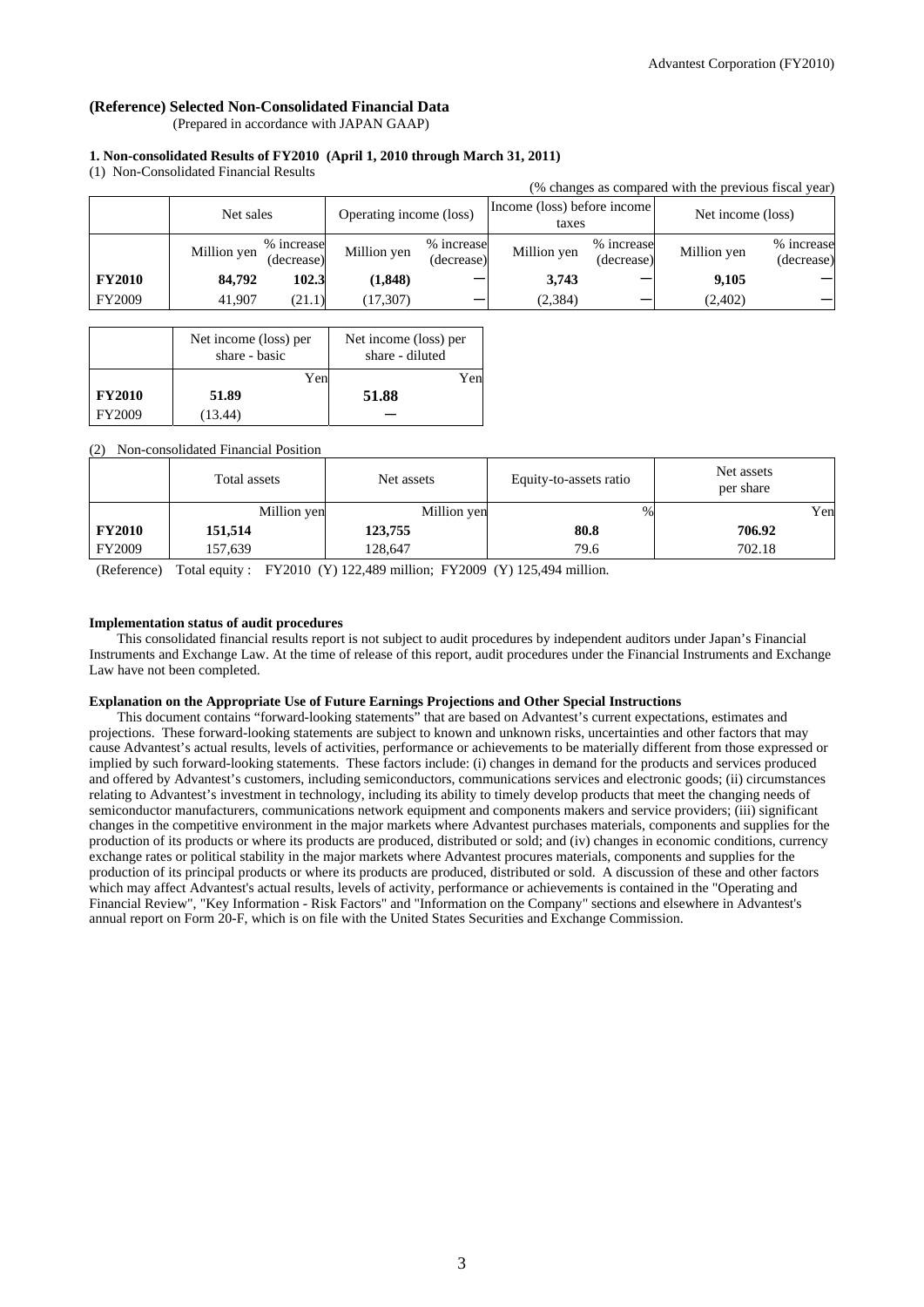# **Contents**

| (3) Basic Policy on Distribution of Profits and Distribution for FY2010 and Distribution<br>2.<br>3.<br>(3) Mid-and-Long-Term Business Strategy and Issues to be Addressed<br>Consolidated Financial Statements and Other Information ·························<br>4.<br>(2) Consolidated Statements of Operations (Unaudited)<br>(3) Consolidated Statements of Comprehensive Income (Loss) (Unaudited) ·············<br>(4) Consolidated Statements of Stockholders' Equity (Unaudited)<br>(5) Consolidated Statements of Cash Flows (Unaudited)<br>(7) Notes to the Consolidated Financial Statements<br>(Note 1) Accounting Principles, Procedures and the Presentation of the Consolidated<br>5.<br>(1) Non-Consolidated Balance Sheets (Unaudited)<br>(2) Non-Consolidated Statements of Operations (Unaudited) ······················<br>(3) Non-Consolidated Statements of Changes in Stockholders' Equity (Unaudited) | 1. | P. 5 |
|--------------------------------------------------------------------------------------------------------------------------------------------------------------------------------------------------------------------------------------------------------------------------------------------------------------------------------------------------------------------------------------------------------------------------------------------------------------------------------------------------------------------------------------------------------------------------------------------------------------------------------------------------------------------------------------------------------------------------------------------------------------------------------------------------------------------------------------------------------------------------------------------------------------------------------|----|------|
|                                                                                                                                                                                                                                                                                                                                                                                                                                                                                                                                                                                                                                                                                                                                                                                                                                                                                                                                |    | P. 5 |
|                                                                                                                                                                                                                                                                                                                                                                                                                                                                                                                                                                                                                                                                                                                                                                                                                                                                                                                                |    | P. 7 |
|                                                                                                                                                                                                                                                                                                                                                                                                                                                                                                                                                                                                                                                                                                                                                                                                                                                                                                                                |    |      |
|                                                                                                                                                                                                                                                                                                                                                                                                                                                                                                                                                                                                                                                                                                                                                                                                                                                                                                                                |    | P. 8 |
|                                                                                                                                                                                                                                                                                                                                                                                                                                                                                                                                                                                                                                                                                                                                                                                                                                                                                                                                |    | P.10 |
|                                                                                                                                                                                                                                                                                                                                                                                                                                                                                                                                                                                                                                                                                                                                                                                                                                                                                                                                |    | P.11 |
|                                                                                                                                                                                                                                                                                                                                                                                                                                                                                                                                                                                                                                                                                                                                                                                                                                                                                                                                |    | P.11 |
|                                                                                                                                                                                                                                                                                                                                                                                                                                                                                                                                                                                                                                                                                                                                                                                                                                                                                                                                |    | P.11 |
|                                                                                                                                                                                                                                                                                                                                                                                                                                                                                                                                                                                                                                                                                                                                                                                                                                                                                                                                |    | P.11 |
|                                                                                                                                                                                                                                                                                                                                                                                                                                                                                                                                                                                                                                                                                                                                                                                                                                                                                                                                |    | P.12 |
|                                                                                                                                                                                                                                                                                                                                                                                                                                                                                                                                                                                                                                                                                                                                                                                                                                                                                                                                |    | P.12 |
|                                                                                                                                                                                                                                                                                                                                                                                                                                                                                                                                                                                                                                                                                                                                                                                                                                                                                                                                |    | P.14 |
|                                                                                                                                                                                                                                                                                                                                                                                                                                                                                                                                                                                                                                                                                                                                                                                                                                                                                                                                |    | P.15 |
|                                                                                                                                                                                                                                                                                                                                                                                                                                                                                                                                                                                                                                                                                                                                                                                                                                                                                                                                |    | P.16 |
|                                                                                                                                                                                                                                                                                                                                                                                                                                                                                                                                                                                                                                                                                                                                                                                                                                                                                                                                |    | P.17 |
|                                                                                                                                                                                                                                                                                                                                                                                                                                                                                                                                                                                                                                                                                                                                                                                                                                                                                                                                |    | P.17 |
|                                                                                                                                                                                                                                                                                                                                                                                                                                                                                                                                                                                                                                                                                                                                                                                                                                                                                                                                |    | P.18 |
|                                                                                                                                                                                                                                                                                                                                                                                                                                                                                                                                                                                                                                                                                                                                                                                                                                                                                                                                |    |      |
|                                                                                                                                                                                                                                                                                                                                                                                                                                                                                                                                                                                                                                                                                                                                                                                                                                                                                                                                |    | P.18 |
|                                                                                                                                                                                                                                                                                                                                                                                                                                                                                                                                                                                                                                                                                                                                                                                                                                                                                                                                |    | P.18 |
|                                                                                                                                                                                                                                                                                                                                                                                                                                                                                                                                                                                                                                                                                                                                                                                                                                                                                                                                |    | P.19 |
|                                                                                                                                                                                                                                                                                                                                                                                                                                                                                                                                                                                                                                                                                                                                                                                                                                                                                                                                |    | P.20 |
|                                                                                                                                                                                                                                                                                                                                                                                                                                                                                                                                                                                                                                                                                                                                                                                                                                                                                                                                |    | P.21 |
|                                                                                                                                                                                                                                                                                                                                                                                                                                                                                                                                                                                                                                                                                                                                                                                                                                                                                                                                |    | P.21 |
|                                                                                                                                                                                                                                                                                                                                                                                                                                                                                                                                                                                                                                                                                                                                                                                                                                                                                                                                |    | P.24 |
|                                                                                                                                                                                                                                                                                                                                                                                                                                                                                                                                                                                                                                                                                                                                                                                                                                                                                                                                |    | P.25 |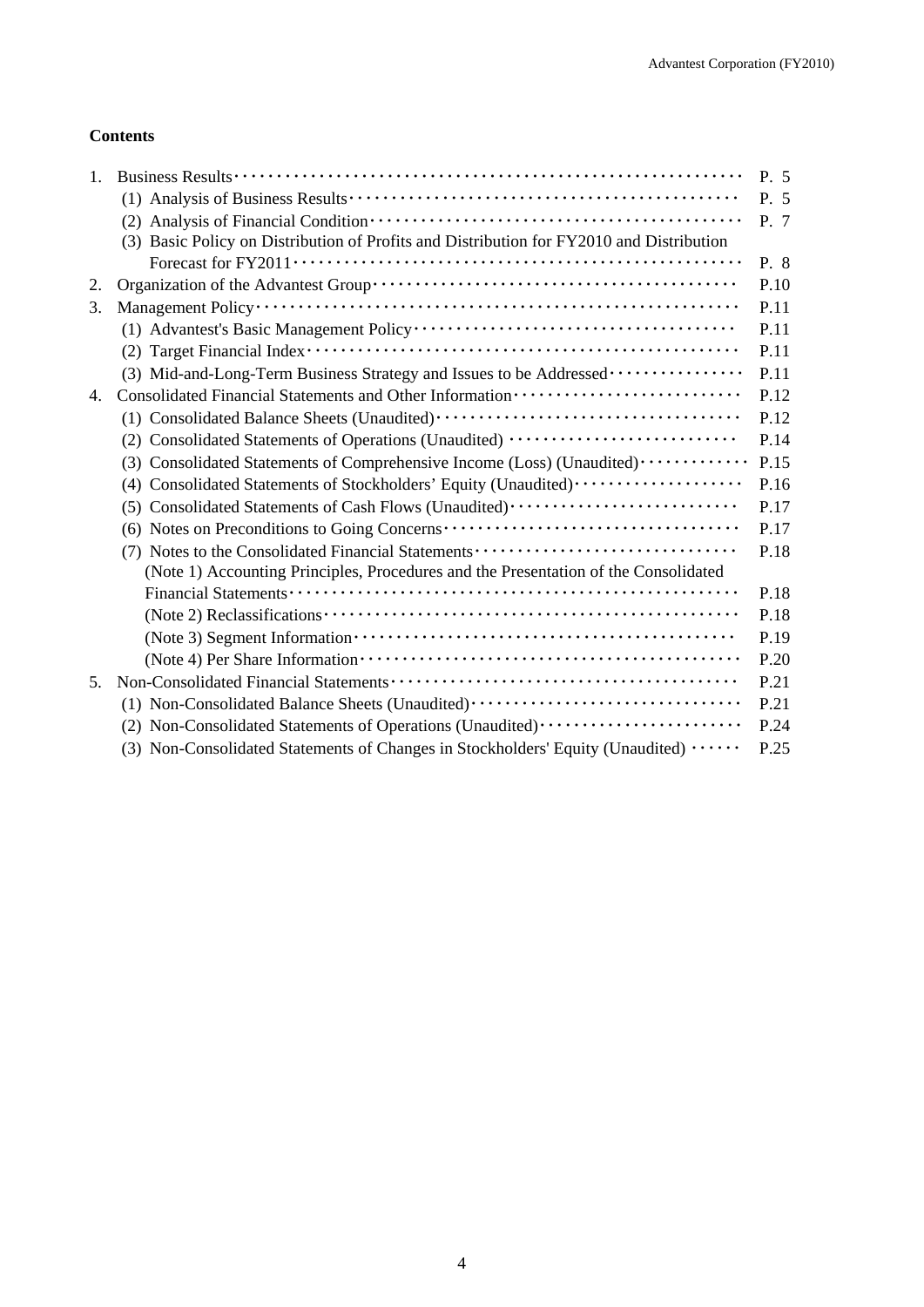### 1. Business Results

## (1) Analysis of Business Results

1) Consolidated Financial Results of FY2010 (April 1, 2010 through March 31, 2011)

|                                                                                             | <b>FY2009</b> | FY2010 | As compared to<br>the previous<br>fiscal year<br>Increase (decrease) |
|---------------------------------------------------------------------------------------------|---------------|--------|----------------------------------------------------------------------|
| Orders input received                                                                       | 67.7          | 109.0  | 60.9%                                                                |
| Net sales                                                                                   | 53.2          | 99.6   | 87.2%                                                                |
| Operating income (loss)                                                                     | (11.6)        | 6.1    |                                                                      |
| Income (loss) before income taxes<br>and equity in earnings (loss) of<br>affiliated company | (9.9)         | 5.6    |                                                                      |
| Net income (loss)                                                                           | (11.5)        | 3.2    |                                                                      |

(in billion yen)

In the fiscal year ended March 31, 2011, the global economy showed overall growth, driven by expansion in the developing world and national policies to stimulate consumption, despite complicating factors such as inflation in China and other emerging economies, sluggish employment growth in the United States, and the European sovereign debt crisis.

The semiconductor market also registered significant overall growth, despite demand divergence among various device types, notably a weakening in DRAM in the latter half fiscal 2010, in contrast to strong growth in the DRAM market at the beginning of the period.

Factors including strong yen appreciation and price competition contributed to a difficult business environment for Advantest in this fiscal year, but the company successfully leveraged the positive growth in the semiconductor market into expanded orders and revenues. Advantest also strove to better its results through proactive management policies aimed at improving customer satisfaction through global service provision and shorter lead times, and through consolidation of its subsidiaries.

These efforts delivered revenue and order growth, and helped Advantest to achieve full-year profitability for the first time in three fiscal years. Moreover, the company's order backlog as of March 31 was significantly greater than the previous fiscal year's.

As a result of the above, orders input received was (Y) 109.0 billion (a 60.9% increase in comparison to FY2009), net sales were (Y) 99.6 billion (a 87.2% increase in comparison to FY2009), operating income was (Y) 6.1 billion ((Y) 17.7 billion improvement in comparison to FY2009), income before income taxes and equity in loss of affiliated company was  $(Y)$  5.6 billion  $((Y)$  15.5 billion improvement in comparison to FY2009), net income was (Y) 3.2 billion ((Y) 14.7 billion improvement in comparison to FY2009). The percentage of net sales to overseas customers was 77.5%, compared to 77.5% in FY2009.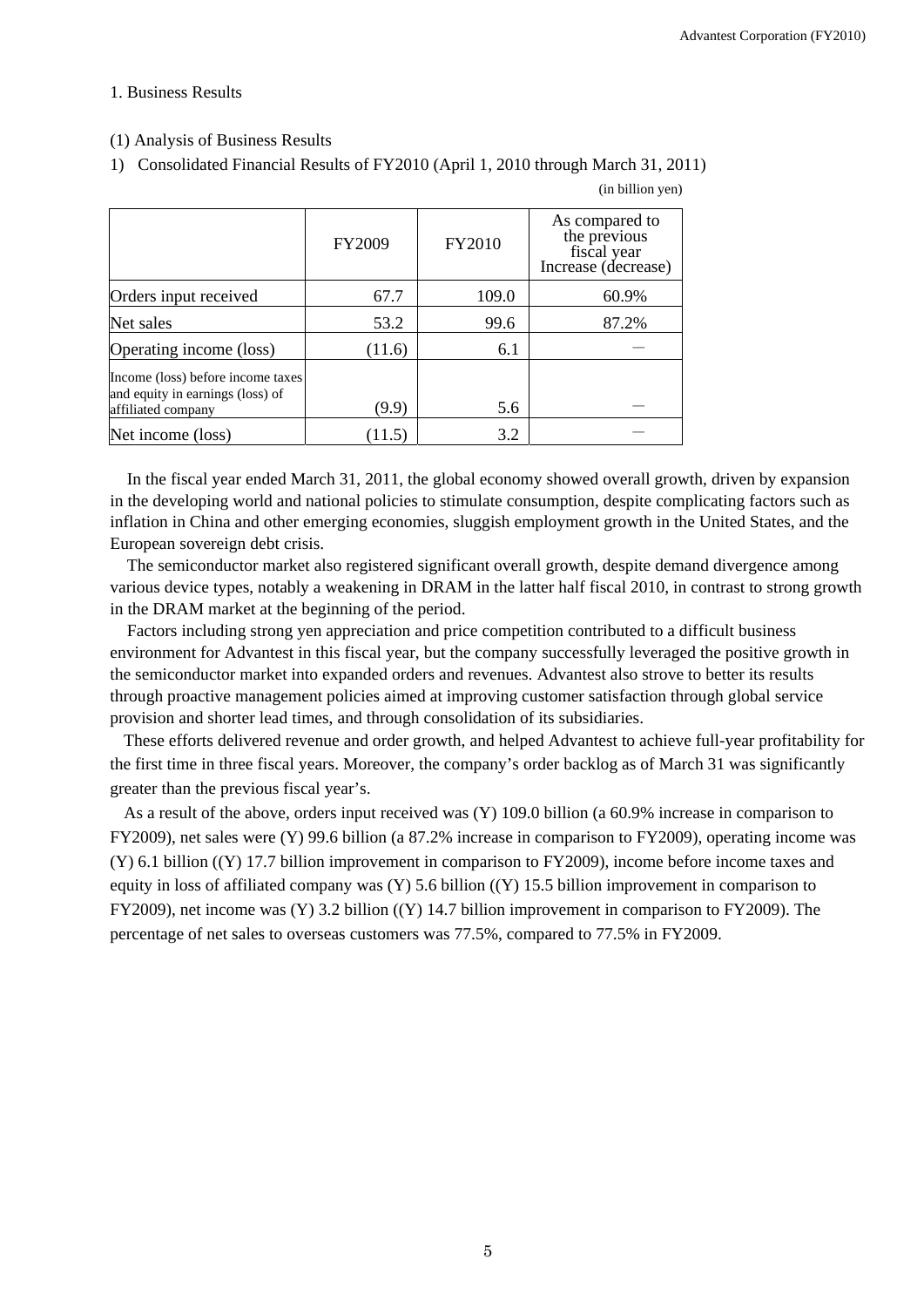Conditions of business by segment are described below.

|                         | FY2009        | FY2010 | As compared to<br>the previous<br>fiscal year<br>Increase (decrease) |
|-------------------------|---------------|--------|----------------------------------------------------------------------|
| Orders input received   | 42.5          | 76.5   | 80.2%                                                                |
| Net sales               | 32.6          | 69.3   | 112.9%                                                               |
| Operating income (loss) | $1.0^{\circ}$ | 9.9    |                                                                      |

<Semiconductor and Component Test System Segment>

The Semiconductor and Component Test System Segment achieved overall growth, resulted from increased capital investments from semiconductor manufacturers.

In memory test systems, the fiscal year began well, as DRAM capital expenditures – long restrained – rebounded on the strength of PC DRAM shortages in early 2010. However, memory manufacturers reversed course in late 2010, as DDR3-DRAM fell into oversupply and prices dropped, and again became reluctant to invest in test systems for DDR3-DRAM manufacturing. On the other hand, demand for mobile DRAM test systems continued to be robust, thanks to the popularity of smartphones and tablet PCs.

In non-memory test systems, MPU testers saw robust demand throughout the fiscal year, while microcontroller and mobile CPU test system demand also accelerated, amid booming demand for smartphones, tablet PCs, and other consumer electronics.

As a result of the above, orders input received was (Y) 76.5 billion (a 80.2% increase in comparison to FY2009), net sales were (Y) 69.3 billion (a 112.9% increase in comparison to FY2009) and operating income was (Y) 9.9 billion ((Y) 16.9 billion improvement in comparison to FY2009).

<Mechatronics System Segment>

|  | (in billion yen) |
|--|------------------|
|  |                  |

(in billion yen)

|                         | FY2009        | FY2010 | As compared to<br>the previous<br>fiscal year<br>Increase (decrease) |
|-------------------------|---------------|--------|----------------------------------------------------------------------|
| Orders input received   | 14.8          | 20.8   | 39.8%                                                                |
| Net sales               | 11.2          | 18.5   | 64.8%                                                                |
| Operating income (loss) | $1.9^{\circ}$ | (0.3)  |                                                                      |

The Mechatronics System segment tracked strong test system demand, delivering robust results principally driven by device interface products. Test handlers for analog ICs likewise were sold strongly on aggressive capital investment by the major semiconductor manufacturers.

As a result of the above, orders input received was (Y) 20.8 billion (a 39.8% increase in comparison to FY2009), net sales were (Y) 18.5 billion (a 64.8% increase in comparison to FY2009) and operating loss was (Y) 0.3 billion ((Y) 1.6 billion improvement in comparison to FY2009).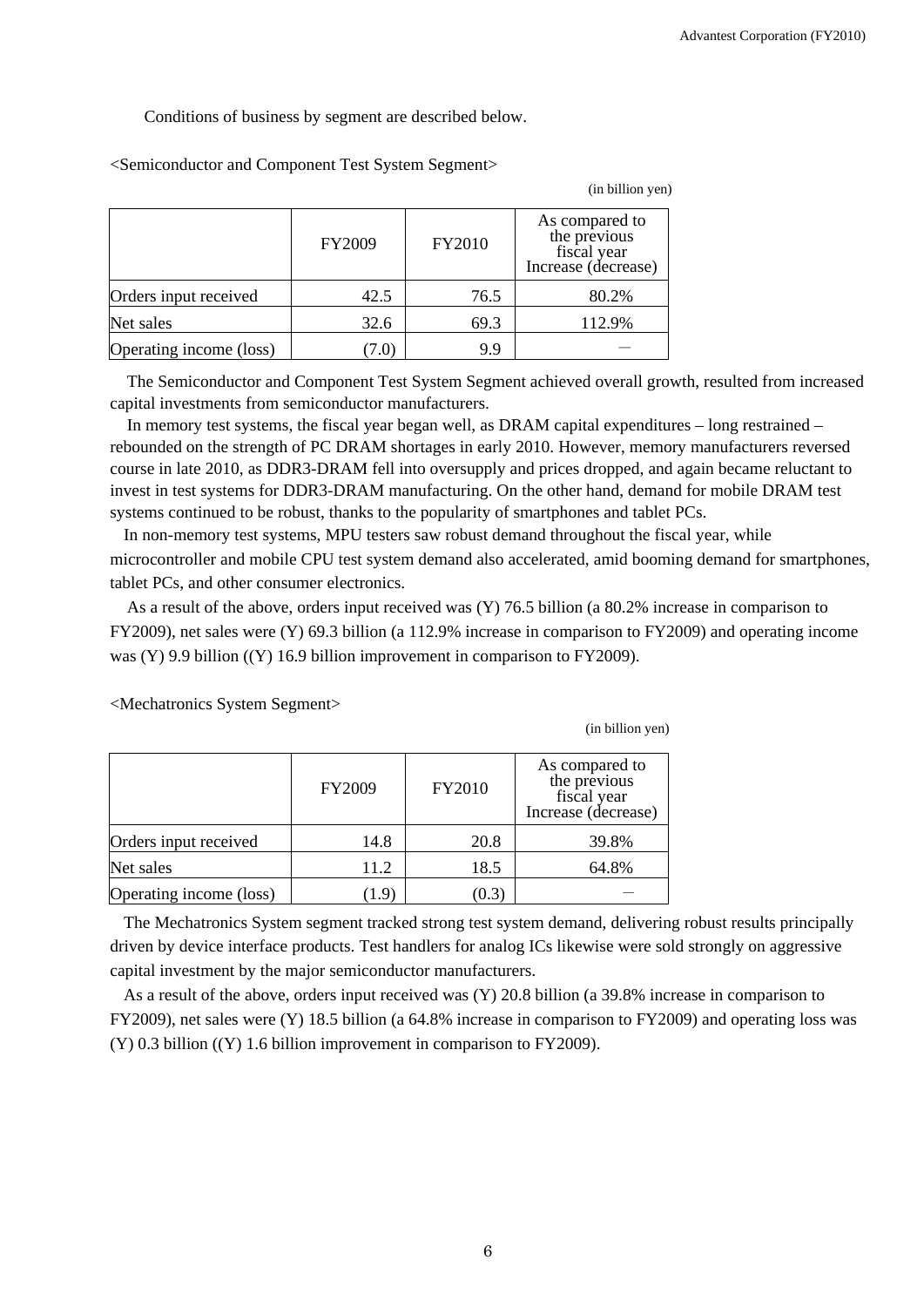#### <Services, Support and Others Segment>

|                       | FY2009 | FY2010 | As compared to<br>the previous<br>fiscal year<br>Increase (decrease) |
|-----------------------|--------|--------|----------------------------------------------------------------------|
| Orders input received | 13.0   | 14.0   | 8.2%                                                                 |
| Net sales             | 11.8   | 14.2   | 19.7%                                                                |
| Operating income      | 2.2    | 2.1    | $(2.0\%)$                                                            |

(in billion yen)

The Services, Support and Others Segment delivered stable results, as Advantest's customers placed larger orders for new testers, and customer utilization rates improved.

As a result, orders input received was (Y) 14.0 billion (a 8.2% increase in comparison to FY2009), net sales were (Y) 14.2 billion (a 19.7% increase in comparison to FY2009) and operating income was (Y) 2.1 billion (a 2.0% decrease in comparison to FY2009).

#### 2) Prospects for the Upcoming Fiscal Year

The Great East Japan Earthquake and tsunami that struck Japan on March 11 inflicted damage on suppliers of semiconductors, semiconductor materials, and components, with the extent of the impact on the global supply chain still unclear at this time. This uncertainty in the consumer electronics, computer, automotive, and other markets deeply intertwined with the semiconductor industry, as well as chip markets themselves, is expected to continue for the time being.

Advantest escaped the natural disaster with only minor damage to facilities in the affected area, and has already returned to normal operations. However, some of the company's components and materials suppliers suffered damage to their manufacturing facilities. Advantest has established an emergency procurement structure to ensure the stability of its own manufacturing operations.

Meanwhile, the semiconductor market continues its growth trajectory, with social trends towards greater information-oriented society expected to stimulate increasing demand for chips. Semiconductor manufacturers are demonstrating readiness to invest aggressively in production capacity expansion, and reconstruction in the wake of the recent earthquake in Japan should help to drive an increasingly positive market outlook. Advantest consequently expects increasingly positive trends in its own business environment.

The company's corporate initiative "1000 Days," which was launched in July 2009 and will conclude at the end of fiscal 2011, aims to deliver cumulative profitability over the three-year span of the initiative.

Advantest has undertaken several measures to achieve that goal, centrally its policy of seeking sales growth through market share expansion in the non-memory test systems segment, which accounts for the majority of worldwide tester revenues, and is expected to grow at a stable rate. The company is also striving to enhance profitability through internal *kaizen* improvements such as shorter R&D and manufacturing lead times, material cost reductions, and greater administrative efficiencies. In parallel, Advantest is broadening its business platform for long-term growth by targeting new markets outside the semiconductor industry, a push spearheaded by the company's new TAS7000 terahertz 3D imaging system.

On March 28, Advantest and Verigy Ltd. entered into a definitive agreement providing for a business combination of the two companies. Regulatory approval of the deal is pending. Other closing conditions, and conditions pertaining to the acquisition and future merger of the two companies, have not yet been satisfied, and no expected closing date has currently been announced. Further announcements will follow any developments in these matters warranting disclosure.

### (2) Analysis of Financial Condition

Total assets at the end of FY2010 was (Y) 180.3 billion, a decrease of (Y) 8.4 billion compared to the previous fiscal year, primarily due to a decrease of (Y) 21.1 billion in cash and cash equivalents, and an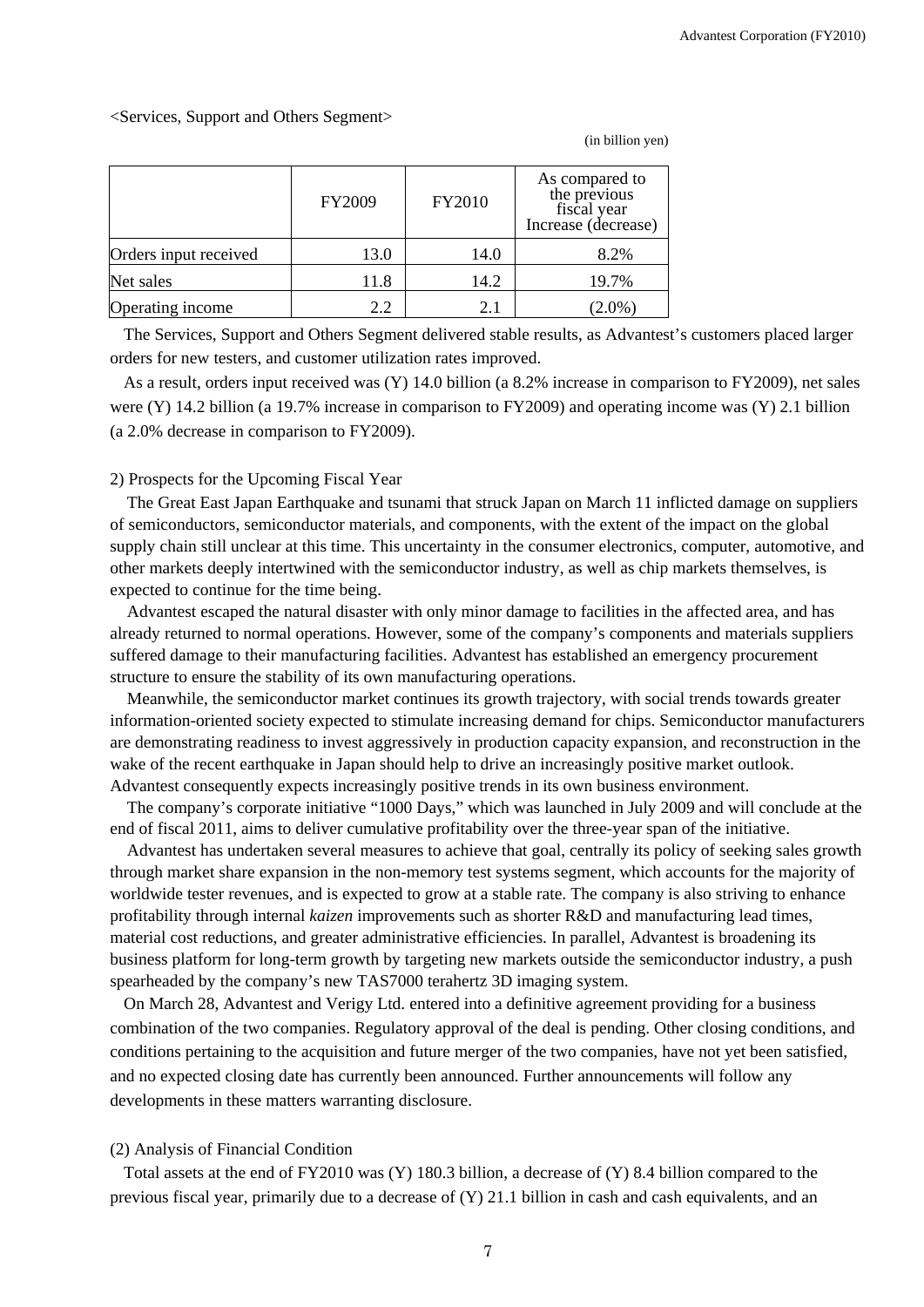increase of (Y) 6.9 billion and (Y) 6.8 billion in inventories and trade receivables, respectively. The amount of total liabilities was (Y) 42.2 billion, an increase of (Y) 3.8 billion compared to March 31, 2010. Stockholders' equity was (Y) 138.1 billion. Equity to assets ratio was 76.6%, a decrease of 3.0 percentage point compared to the previous fiscal year.

### (Cash Flow Condition)

Cash and cash equivalents held at the end of FY2010 were  $(Y)$  75.3 billion, a decrease of  $(Y)$  21.1 billion from the previous fiscal year.

Significant cash flows during this fiscal year and their causes are described below.

Net cash used in operating activities was (Y) 0.7 billion (Net cash outflow (Y) 17.7 billion in FY2009). This amount was primarily attributable to an increase of  $(Y)$  7.6 billion in trade receivables, an increase of  $(Y)$ 7.3 billion in inventories, an increase of (Y) 2.5 billion in accrued expenses and an adjustment of noncash items such as depreciation and amortization, despite the net income being (Y) 3.2 billion.

Net cash used in investing activities was (Y) 5.8 billion (Net cash inflow (Y) 10.8 billion in FY2009). This amount was primarily attributable to purchases of property, plant and equipment in the amount of (Y) 3.1 billion and an increase in short-term investments in the amount of (Y) 2.4 billion.

Net cash used in financing activities was (Y) 12.0 billion (Net cash outflow (Y) 1.8 billion in FY2009). This amount was primarily attributable to purchases of treasury stock in the amount of (Y) 10.3 billion and dividends paid in the amount of (Y) 1.8 billion.

|                                                              | FY2006  | <b>FY2007</b> | <b>FY2008</b> | <b>FY2009</b> | FY2010 |
|--------------------------------------------------------------|---------|---------------|---------------|---------------|--------|
| Stockholders' equity ratio (%)                               | 80.5    | 85.1          | 81.0          | 79.6          | 76.6   |
| Stockholders' equity ratio based on market<br>prices $(\% )$ | 267.9   | 154.7         | 129.2         | 221.5         | 144.0  |
| Debt to annual cash flow ratio $(\%)$                        | 0.1     | 0.0           | 0.2           |               |        |
| Interest coverage ratio (times)                              | 3,094.7 | 1,839.4       | 195.9         |               |        |

#### The following table illustrates the historical movements of certain cash flow indexes:

Stockholders' equity ratio: stockholders' equity / total assets

Stockholders' equity ratio based on market prices: market capitalization / total assets

Debt to annual cash flow ratio: interest-bearing liabilities / operating cash flows

Interest coverage ratio: operating cash flows / interest payments

(Notes) 1. These indexes are calculated using U.S. GAAP figures.

2. Market capitalization is calculated based on issued and outstanding shares excluding treasury stock.

3. Operating cash flows are the cash flows provided by operating activities on the consolidated statements of cash flows.

4. Interest-bearing liabilities include all liabilities on the consolidated balance sheets that incur interest.

(3) Basic Policy on Distribution of Profits and Distribution for FY2010 and Distribution Forecast for FY2011

Based on the premise that long-term and continued growth in corporate value is fundamental to the creation of shareholder value, Advantest deems the consistent distribution of profits to be the most important management priority. Accordingly, Advantest engages in active distribution of profits based on consolidated business performance.

With respect to the distribution of retained earnings, Advantest makes payout decisions after taking into consideration consolidated business performance, financial conditions, as well as the need for strategic investment for mid-to-long-term business development. While aiming to make consistent distributions, because of the fluctuation of the market in which it operates, Advantest makes dividend payouts following a target payout ratio of 20% or more.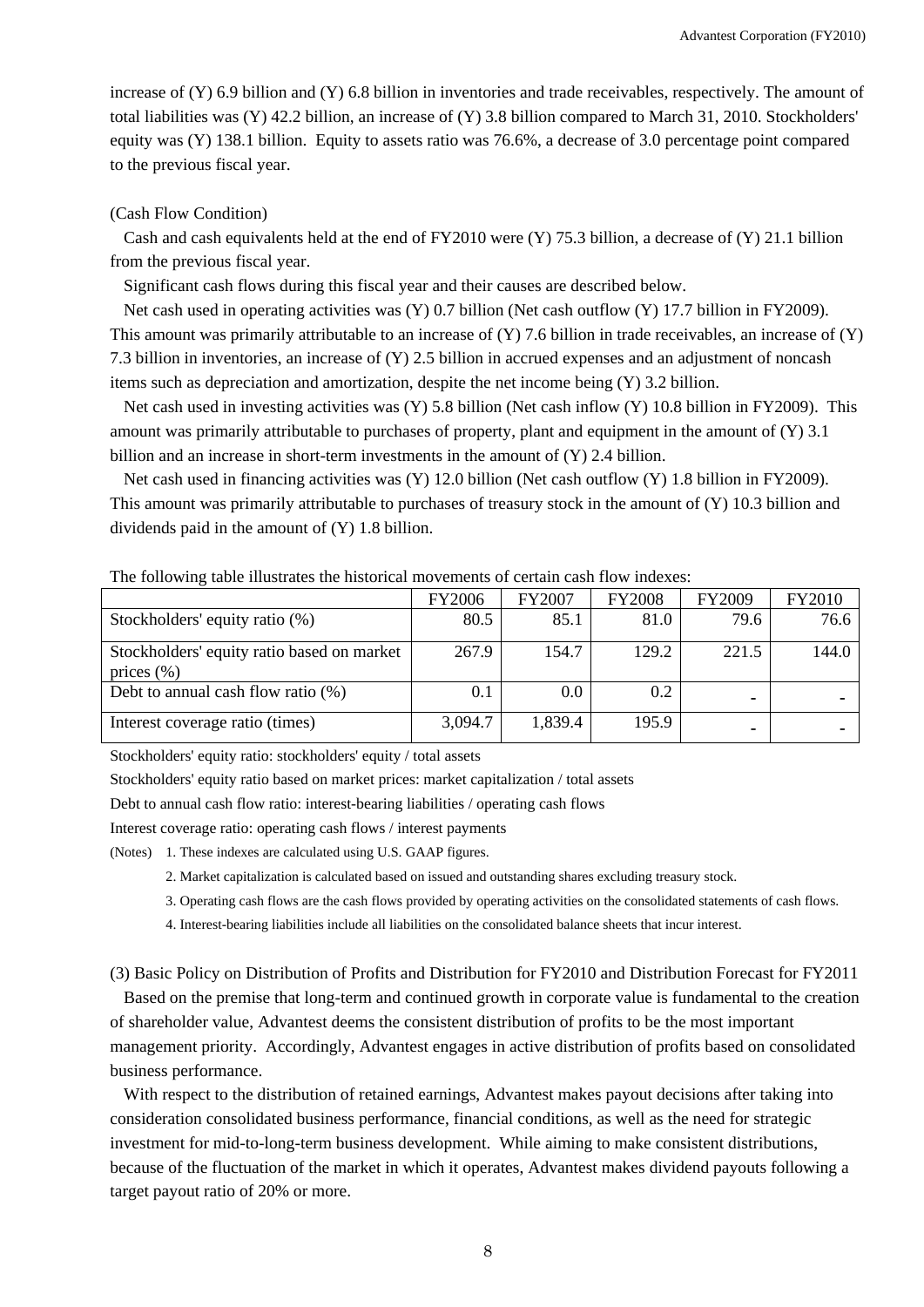Retained earnings are devoted to research and development, streamlining efforts, overseas expansion, investments in new businesses and resources for M&A activities, with an aim to strengthen Advantest's business position and enhance its corporate value.

In order to maintain capital strategies responsive to changes in the operating environment, Advantest will repurchase its own shares from time to time through taking into account factors such as trends in stock price, capital efficiency and cash flow.

In this fiscal year, Advantest decided to distribute a year end dividend of (Y) 5 consistent with the revised forecast announced on January 27, 2011, with a payment date of June 2, 2011. Since Advantest paid an interim dividend of (Y) 5 on December 1, 2010, the total dividend per share for the fiscal year will be (Y) 10.

Advantest has elected not to publish a dividend forecast for fiscal 2011 at this time, primarily due to the semiconductor market is unclear by the Great East Japan Earthquake and tsunami, despite the robust movement of the Company's business environment, as explained in the prospects section above. Payout decisions will take future results into consideration and will be announced when they are available.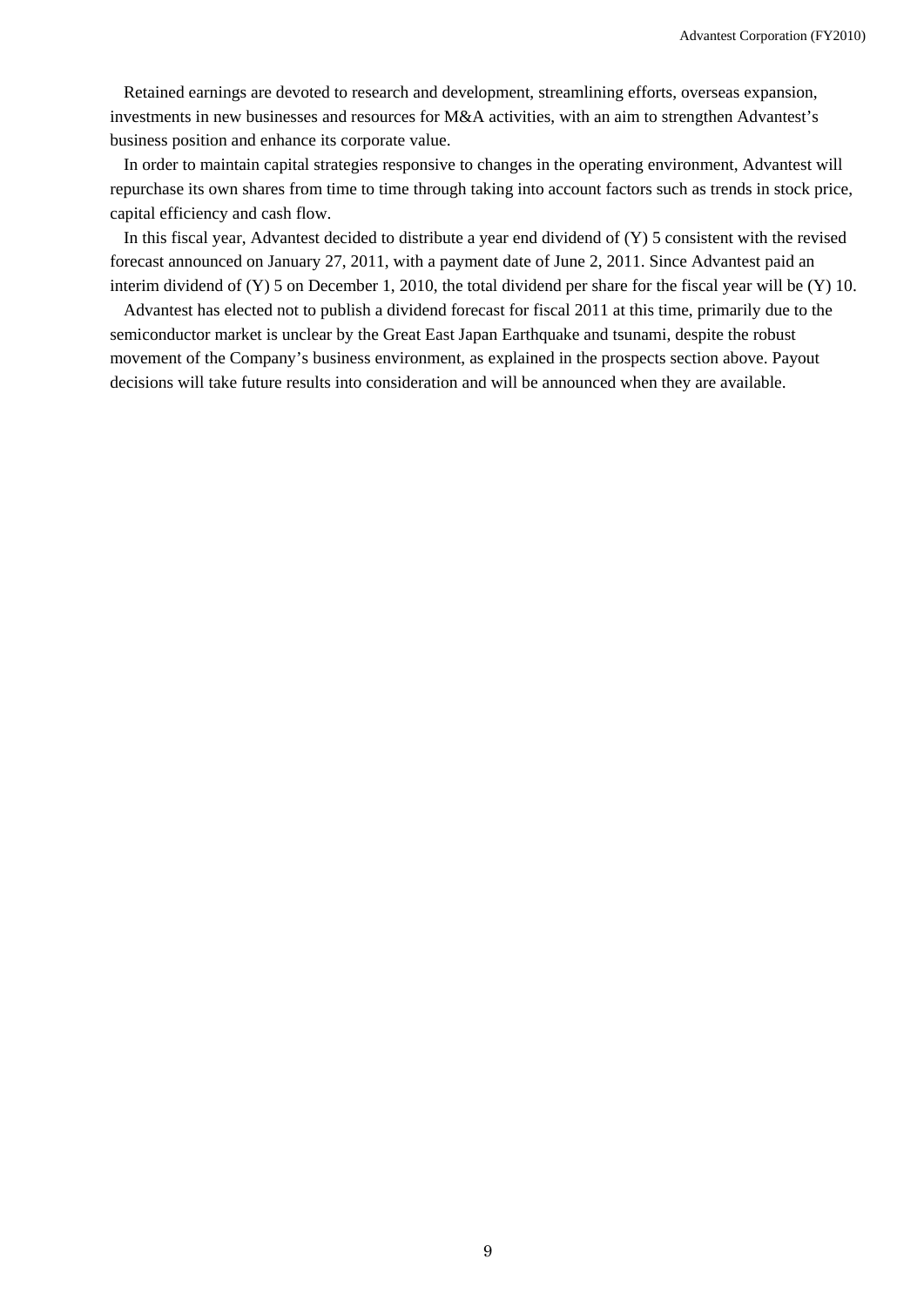# 2. Organization of the Advantest Group

The following diagram shows the business relationships among the major affiliated companies of the Advantest Group.



There are 10 other consolidated subsidiaries and 1 equity method affiliate in addition to those mentioned in the above diagram.

Consolidated subsidiaries (11 domestic; 16 overseas; 27 total) Equity method affiliate (1 domestic)

:Main flow of products and services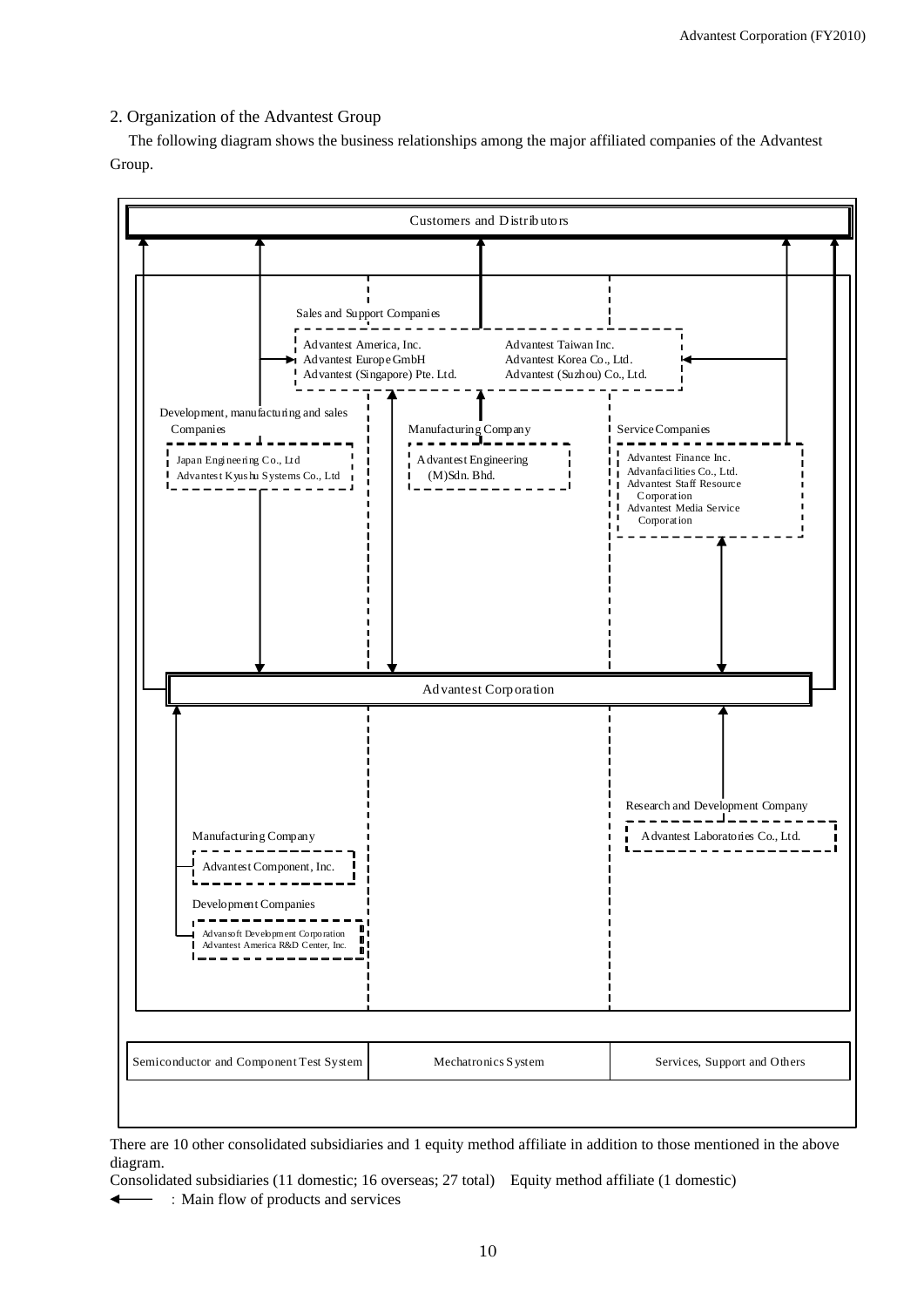#### 3. Management Policy

### (1) Advantest's Basic Management Policy

Advantest has established a corporate vision of "Technology Support on the Leading Edge", and its corporate mission of "Quest for the Essence". Guided by these principles, Advantest respects each of its stakeholders, strives to maintain harmony with society, and aims for the sustained development of the Company and the improvement of corporate value while contributing to the goal of a sustainable society.

#### (2) Target Financial Index

Advantest applies the "AVA" (Advantest Value Added), a financial index incorporating the concept of EVA®(Economic Value Added) \*, as a significant management indicator, along with profit margin, ROE and cash flows. Specifically, Advantest will set the minimum return-on-investment ratio ("hurdle rate") for evaluating AVA at 8% and a mid-term target at 12% or more with an aim to further enhance corporate value and shareholder value.

\*"EVA<sup>®</sup>" is a registered trademark of Stern Stewart & Co.

### (3) Mid-and-Long-Term Business Strategy and Issues to be Addressed

While maintaining "Measurements" as our core competence in mid-and-long term, Advantest intends to improve its corporate value by establishing a management and financial structure that responds timely to changes in the global market, and by aiming to increase market share by introducing fine products that will inspire the market demands of the next generation. To achieve these objectives, Advantest promotes to further strengthen its product development operations and improve production efficiency while strengthening its overseas operations and support system in the U.S., Europe and Asia.

Advantest is establishing an emergency procurement structure to ensure the stability of its own manufacturing operations for some of the company's components which have become difficult to procure due to the Great East Japan Earthquake and tsunami.

Also the company's corporate initiative "1000 Days," which was launched in July 2009 and will conclude at the end of fiscal 2011, aims to deliver cumulative profitability over the three-year span of the initiative. Advantest plans to act for more improvement of profitability by activities such as actions to expand market share by timely offering of new solution in line with market needs and to improve the appointed date of delivery, development of the new business except the semiconductor and activities such as actions to generally reduce costs.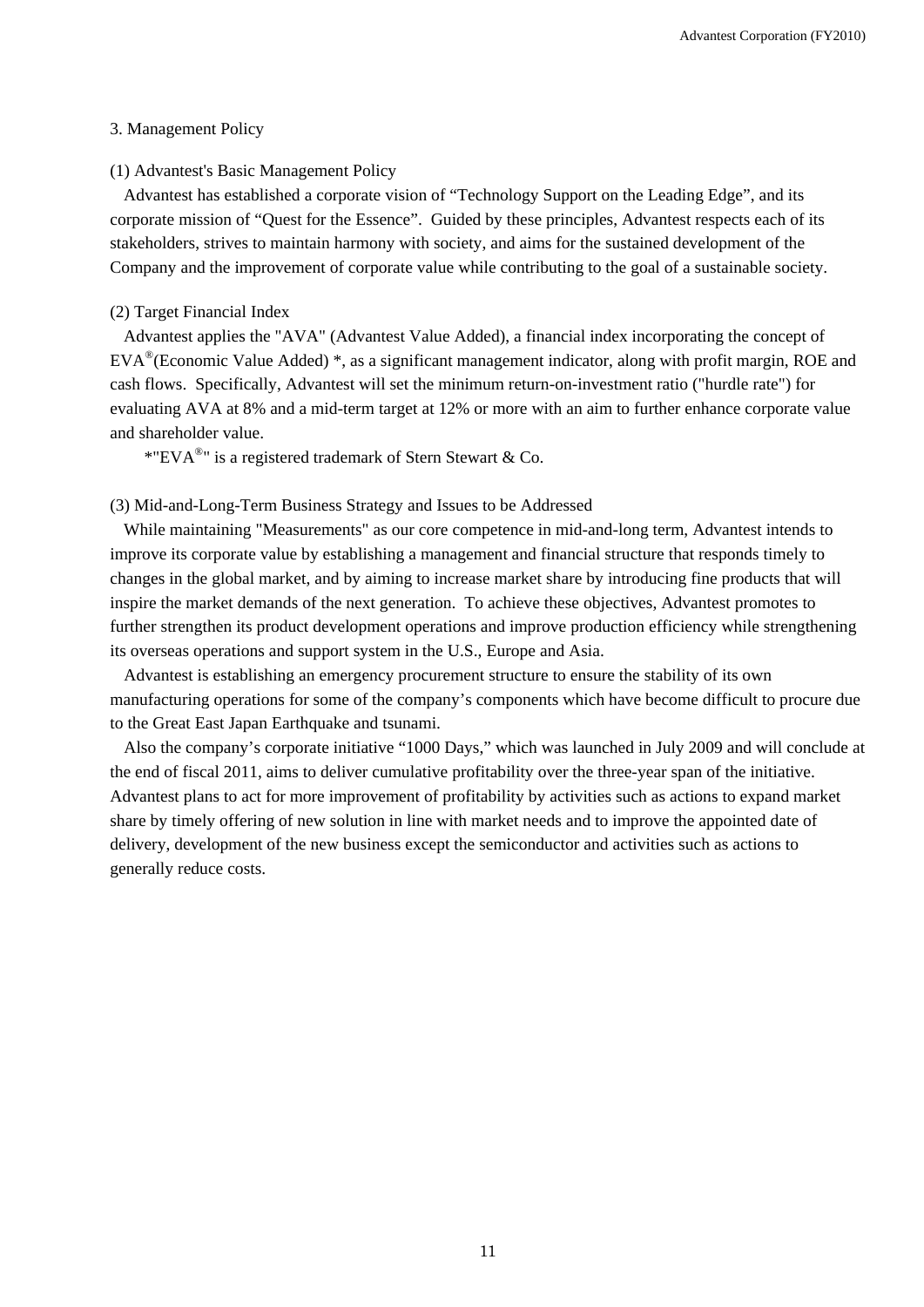# 4. Consolidated Financial Statements and Other Information

# (1)Consolidated Balance Sheets (Unaudited)

|                                    |   | <b>Yen (Millions)</b> |                       |  |  |
|------------------------------------|---|-----------------------|-----------------------|--|--|
| Assets                             |   | <b>March 31, 2010</b> | <b>March 31, 2011</b> |  |  |
|                                    |   |                       |                       |  |  |
| Current assets:                    |   |                       |                       |  |  |
| Cash and cash equivalents          | ¥ | 96,439                | 75,323                |  |  |
| Short-term investments             |   | 10,498                | 12,651                |  |  |
| Trade receivables, net             |   | 15,930                | 22,707                |  |  |
| Inventories                        |   | 16,590                | 23,493                |  |  |
| Other current assets               |   | 4,292                 | 2,995                 |  |  |
| Total current assets               |   | 143,749               | 137,169               |  |  |
| Investment securities              |   | 8,077                 | 7,432                 |  |  |
| Property, plant and equipment, net |   | 32,881                | 31,878                |  |  |
| Intangible assets, net             |   | 1,445                 | 1,519                 |  |  |
| Other assets                       |   | 2,511                 | 2,314                 |  |  |
| Total assets                       | ¥ | 188,663               | 180,312               |  |  |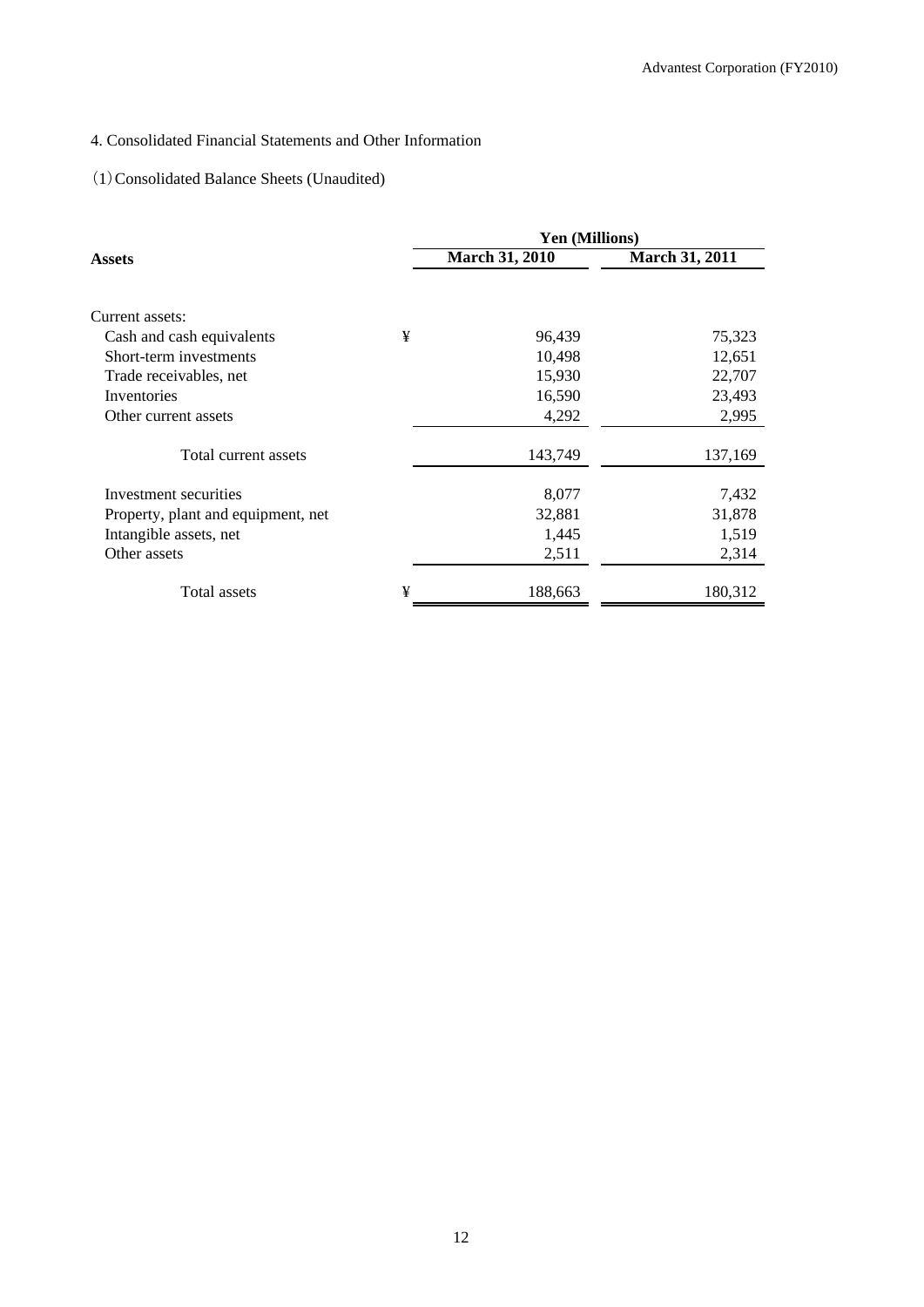|                                               |   | Yen (Millions)        |                       |  |  |  |
|-----------------------------------------------|---|-----------------------|-----------------------|--|--|--|
| <b>Liabilities and Stockholders' Equity</b>   |   | <b>March 31, 2010</b> | <b>March 31, 2011</b> |  |  |  |
| Current liabilities:                          |   |                       |                       |  |  |  |
| Trade accounts payable                        | ¥ | 11,430                | 11,729                |  |  |  |
| Accrued expenses                              |   | 4,894                 | 7,329                 |  |  |  |
| Accrued warranty expenses                     |   | 2,802                 | 1,754                 |  |  |  |
| <b>Customer prepayments</b>                   |   | 544                   | 1,740                 |  |  |  |
| Other current liabilities                     |   | 2,249                 | 1,955                 |  |  |  |
| Total current liabilities                     |   | 21,919                | 24,507                |  |  |  |
| Accrued pension and severance costs           |   | 13,765                | 14,069                |  |  |  |
| Other liabilities                             |   | 2,737                 | 3,604                 |  |  |  |
| <b>Total liabilities</b>                      |   | 38,421                | 42,180                |  |  |  |
| Commitments and contingent liabilities        |   |                       |                       |  |  |  |
| Stockholders' equity:                         |   |                       |                       |  |  |  |
| Common stock                                  |   | 32,363                | 32,363                |  |  |  |
| Capital surplus                               |   | 40,463                | 40,628                |  |  |  |
| Retained earnings                             |   | 181,606               | 183,009               |  |  |  |
| Accumulated other comprehensive income (loss) |   | (14, 859)             | (18,270)              |  |  |  |
| Treasury stock                                |   | (89, 331)             | (99, 598)             |  |  |  |
| Total stockholders' equity                    |   | 150,242               | 138,132               |  |  |  |
| Total liabilities and stockholders' equity    | ¥ | 188,663               | 180,312               |  |  |  |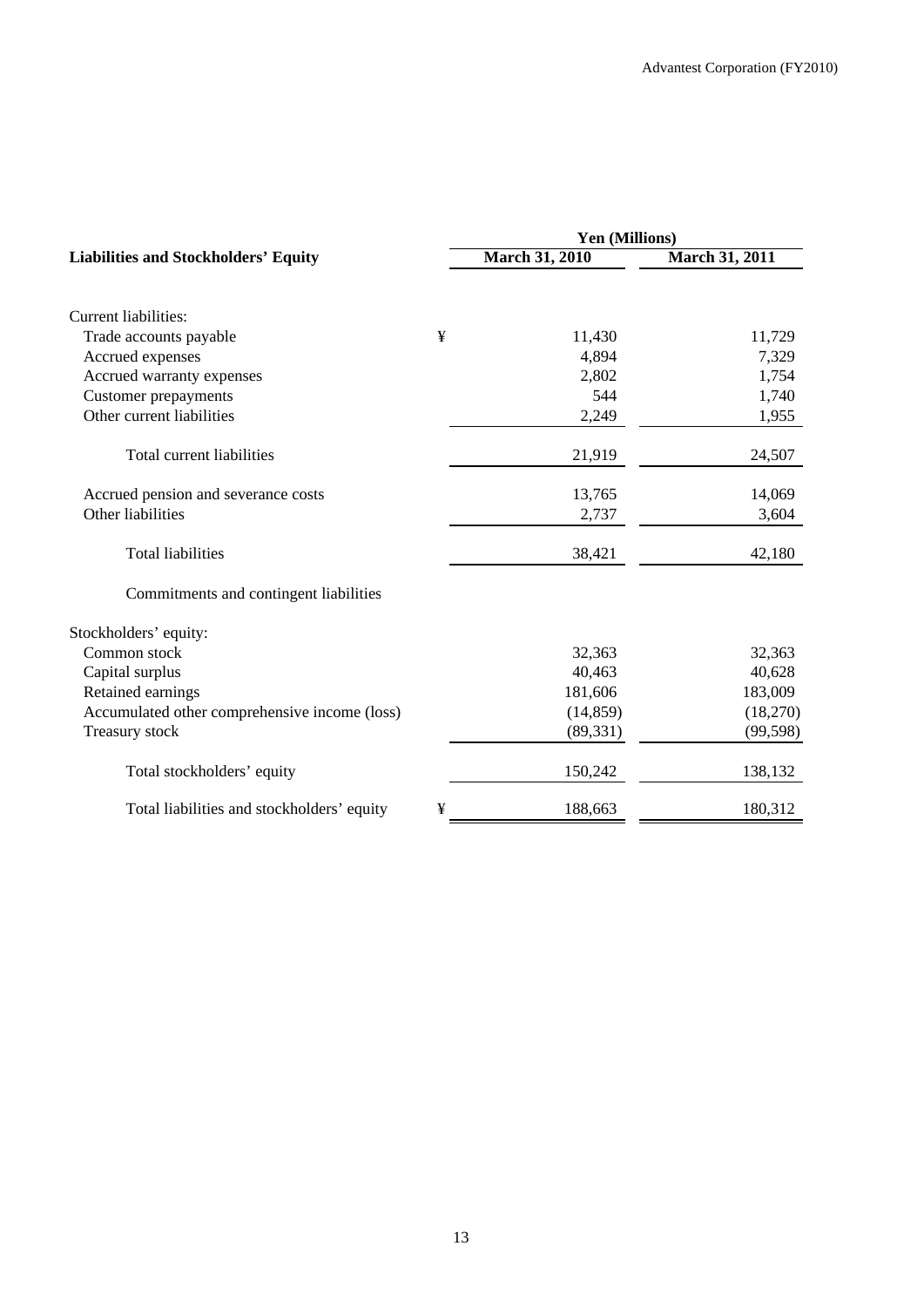# (2)Consolidated Statements of Operations (Unaudited)

|                                                 |   | Yen (Millions)                             |                                            |  |  |
|-------------------------------------------------|---|--------------------------------------------|--------------------------------------------|--|--|
|                                                 |   | <b>Year ended</b><br><b>March 31, 2010</b> | <b>Year ended</b><br><b>March 31, 2011</b> |  |  |
| Net sales                                       | ¥ | 53,225                                     | 99,634                                     |  |  |
| Cost of sales                                   |   | 27,297                                     | 51,164                                     |  |  |
| Gross profit                                    |   | 25,928                                     | 48,470                                     |  |  |
| Research and development expenses               |   | 17,896                                     | 21,197                                     |  |  |
| Selling, general and administrative expenses    |   | 19,671                                     | 21,162                                     |  |  |
| Operating income (loss)                         |   | (11,639)                                   | 6,111                                      |  |  |
| Other income (expense):                         |   |                                            |                                            |  |  |
| Interest and dividend income                    |   | 579                                        | 326                                        |  |  |
| Interest expense                                |   | (4)                                        | (3)                                        |  |  |
| Impairment losses on investment securities      |   | (316)                                      | (512)                                      |  |  |
| Other, net                                      |   | 1,454                                      | (371)                                      |  |  |
| Total other income (expense)                    |   | 1,713                                      | (560)                                      |  |  |
| Income (loss) before income taxes and equity    |   |                                            |                                            |  |  |
| in earnings (loss) of affiliated company        |   | (9,926)                                    | 5,551                                      |  |  |
| Income taxes                                    |   | 1,457                                      | 2,352                                      |  |  |
| Equity in earnings (loss) of affiliated company |   | (71)                                       | (36)                                       |  |  |
| Net income (loss)                               | ¥ | (11, 454)                                  | 3,163                                      |  |  |

|                              |   | Yen                                                                                      |                |  |
|------------------------------|---|------------------------------------------------------------------------------------------|----------------|--|
|                              |   | <b>Year ended</b><br><b>Year ended</b><br><b>March 31, 2010</b><br><b>March 31, 2011</b> |                |  |
| Net income (loss) per share: |   |                                                                                          |                |  |
| <b>Basic</b><br>Diluted      | ¥ | (64.09)<br>(64.09)                                                                       | 18.03<br>18.03 |  |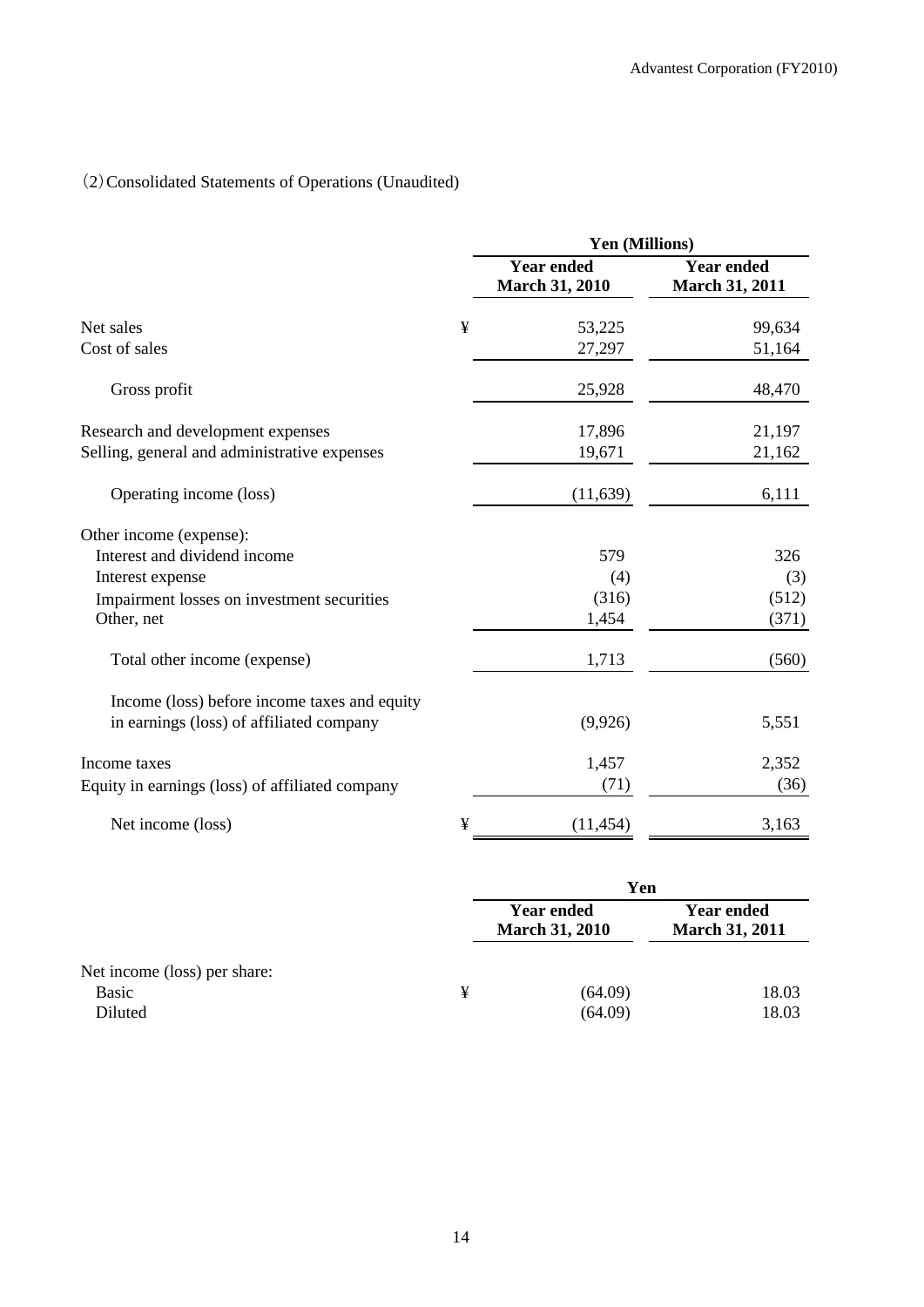# (3)Consolidated Statements of Comprehensive Income (Loss) (Unaudited)

|                                                        |   | <b>Yen (Millions)</b>                      |                                            |  |
|--------------------------------------------------------|---|--------------------------------------------|--------------------------------------------|--|
|                                                        |   | <b>Year ended</b><br><b>March 31, 2010</b> | <b>Year ended</b><br><b>March 31, 2011</b> |  |
| Comprehensive income (loss)                            |   |                                            |                                            |  |
| Net income (loss)                                      | ¥ | (11, 454)                                  | 3,163                                      |  |
| Other comprehensive income (loss), net of tax          |   |                                            |                                            |  |
| Foreign currency translation adjustments               |   | (2,614)                                    | (3,231)                                    |  |
| Net unrealized gains (losses) on investment securities |   | 776                                        | (59)                                       |  |
| Pension related adjustment                             |   | 1,566                                      | (121)                                      |  |
| Total other comprehensive income (loss)                |   | (272)                                      | (3,411)                                    |  |
| Total comprehensive income (loss)                      | ¥ | (11, 726)                                  | (248)                                      |  |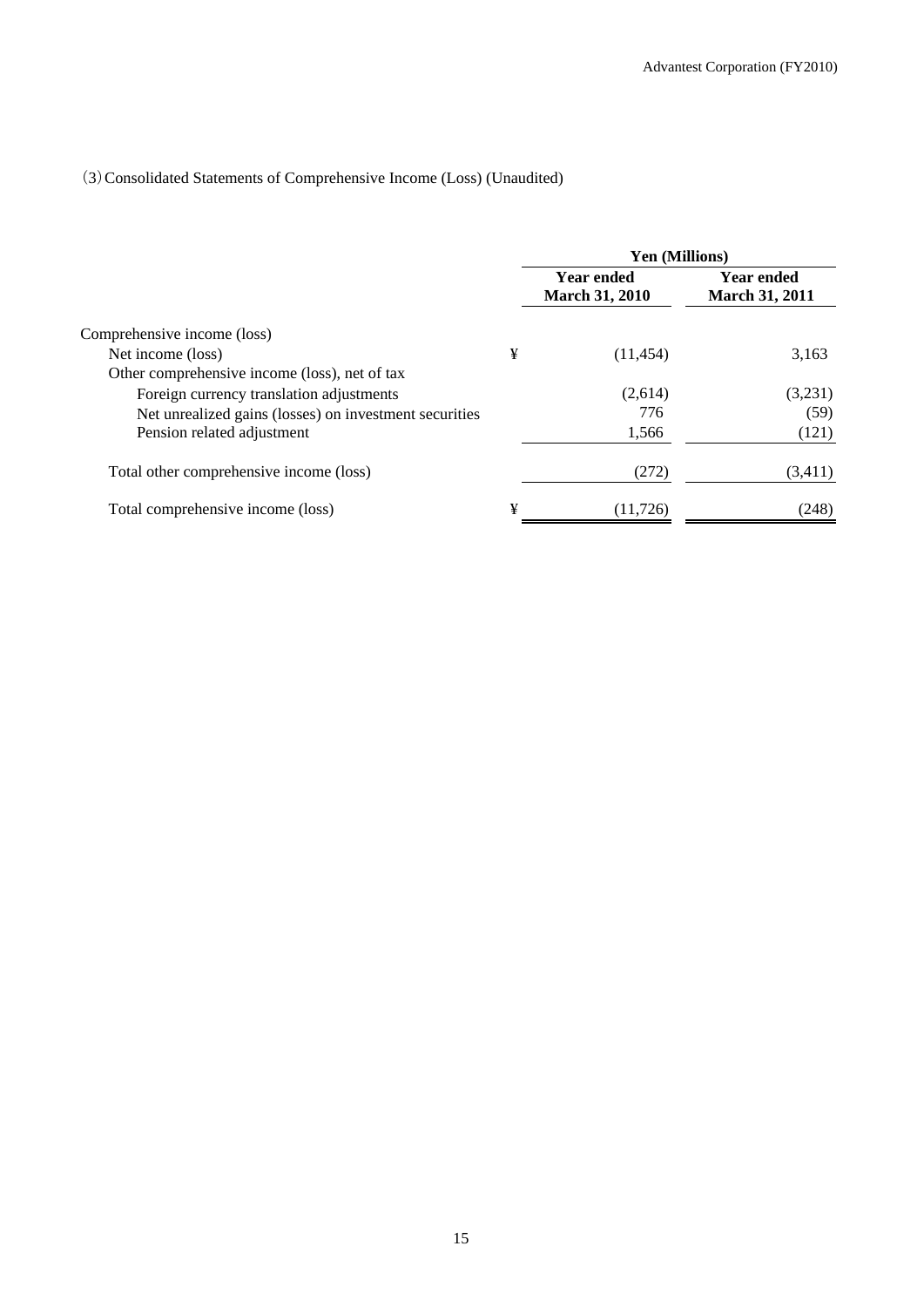$\ddot{\phantom{a}}$ 

 $\frac{1}{2}$  ,  $\frac{1}{2}$ 

# (4) Consolidated Statements of Stockholders' Equity (Unaudited)

| <b>Year ended</b><br><b>Year ended</b><br><b>March 31, 2010</b><br><b>March 31, 2011</b><br>Common stock<br>¥<br>32,363<br>32,363<br>Balance at beginning of year<br>Changes in the year<br>Total changes in the year<br>32,363<br>32,363<br>Balance at end of year<br>Capital surplus<br>40,320<br>40,463<br>Balance at beginning of year<br>Changes in the year<br>Stock option compensation expense<br>143<br>165<br>143<br>165<br>Total changes in the year<br>40,628<br>40,463<br>Balance at end of year<br>Retained earnings<br>Balance at beginning of year<br>194,848<br>181,606<br>Changes in the year<br>Net income (loss)<br>3,163<br>(11, 454)<br>(1,787)<br>(1,760)<br>Cash dividends<br>Sale of treasury stock<br>(0)<br>(1)<br>(13,242)<br>1,403<br>Total changes in the year<br>181,606<br>183,009<br>Balance at end of year<br>Accumulated other comprehensive income (loss)<br>(14, 859)<br>(14,587)<br>Balance at beginning of year<br>Changes in the year<br>(272)<br>(3,411)<br>Other comprehensive income (loss), net of tax<br>Total changes in the year<br>(272)<br>(3,411)<br>(14, 859)<br>(18,270)<br>Balance at end of year<br>Treasury stock<br>(89, 328)<br>(89, 331)<br>Balance at beginning of year<br>Changes in the year<br>Purchases of treasury stock<br>(4)<br>(10, 267)<br>Sale of treasury stock<br>1<br>$_{0}$<br>(3)<br>(10, 267)<br>Total changes in the year<br>(89, 331)<br>(99, 598)<br>Balance at end of year<br>Total stockholders' equity<br>163,616<br>150,242<br>Balance at beginning of year<br>Changes in the year<br>(11, 454)<br>3,163<br>Net income (loss)<br>(272)<br>(3,411)<br>Other comprehensive income (loss), net of tax<br>(1,787)<br>(1,760)<br>Cash dividends<br>143<br>165<br>Stock option compensation expense<br>Purchases of treasury stock<br>(4)<br>(10, 267)<br>Sale of treasury stock<br>$\mathbf{0}$<br>$\mathbf 0$<br>(13, 374)<br>(12, 110)<br>Total changes in the year<br>150,242<br>138,132<br>¥<br>Balance at end of year |  | Yen (Millions) |  |  |
|----------------------------------------------------------------------------------------------------------------------------------------------------------------------------------------------------------------------------------------------------------------------------------------------------------------------------------------------------------------------------------------------------------------------------------------------------------------------------------------------------------------------------------------------------------------------------------------------------------------------------------------------------------------------------------------------------------------------------------------------------------------------------------------------------------------------------------------------------------------------------------------------------------------------------------------------------------------------------------------------------------------------------------------------------------------------------------------------------------------------------------------------------------------------------------------------------------------------------------------------------------------------------------------------------------------------------------------------------------------------------------------------------------------------------------------------------------------------------------------------------------------------------------------------------------------------------------------------------------------------------------------------------------------------------------------------------------------------------------------------------------------------------------------------------------------------------------------------------------------------------------------------------------------------------------------------------------------------------------------------------------|--|----------------|--|--|
|                                                                                                                                                                                                                                                                                                                                                                                                                                                                                                                                                                                                                                                                                                                                                                                                                                                                                                                                                                                                                                                                                                                                                                                                                                                                                                                                                                                                                                                                                                                                                                                                                                                                                                                                                                                                                                                                                                                                                                                                          |  |                |  |  |
|                                                                                                                                                                                                                                                                                                                                                                                                                                                                                                                                                                                                                                                                                                                                                                                                                                                                                                                                                                                                                                                                                                                                                                                                                                                                                                                                                                                                                                                                                                                                                                                                                                                                                                                                                                                                                                                                                                                                                                                                          |  |                |  |  |
|                                                                                                                                                                                                                                                                                                                                                                                                                                                                                                                                                                                                                                                                                                                                                                                                                                                                                                                                                                                                                                                                                                                                                                                                                                                                                                                                                                                                                                                                                                                                                                                                                                                                                                                                                                                                                                                                                                                                                                                                          |  |                |  |  |
|                                                                                                                                                                                                                                                                                                                                                                                                                                                                                                                                                                                                                                                                                                                                                                                                                                                                                                                                                                                                                                                                                                                                                                                                                                                                                                                                                                                                                                                                                                                                                                                                                                                                                                                                                                                                                                                                                                                                                                                                          |  |                |  |  |
|                                                                                                                                                                                                                                                                                                                                                                                                                                                                                                                                                                                                                                                                                                                                                                                                                                                                                                                                                                                                                                                                                                                                                                                                                                                                                                                                                                                                                                                                                                                                                                                                                                                                                                                                                                                                                                                                                                                                                                                                          |  |                |  |  |
|                                                                                                                                                                                                                                                                                                                                                                                                                                                                                                                                                                                                                                                                                                                                                                                                                                                                                                                                                                                                                                                                                                                                                                                                                                                                                                                                                                                                                                                                                                                                                                                                                                                                                                                                                                                                                                                                                                                                                                                                          |  |                |  |  |
|                                                                                                                                                                                                                                                                                                                                                                                                                                                                                                                                                                                                                                                                                                                                                                                                                                                                                                                                                                                                                                                                                                                                                                                                                                                                                                                                                                                                                                                                                                                                                                                                                                                                                                                                                                                                                                                                                                                                                                                                          |  |                |  |  |
|                                                                                                                                                                                                                                                                                                                                                                                                                                                                                                                                                                                                                                                                                                                                                                                                                                                                                                                                                                                                                                                                                                                                                                                                                                                                                                                                                                                                                                                                                                                                                                                                                                                                                                                                                                                                                                                                                                                                                                                                          |  |                |  |  |
|                                                                                                                                                                                                                                                                                                                                                                                                                                                                                                                                                                                                                                                                                                                                                                                                                                                                                                                                                                                                                                                                                                                                                                                                                                                                                                                                                                                                                                                                                                                                                                                                                                                                                                                                                                                                                                                                                                                                                                                                          |  |                |  |  |
|                                                                                                                                                                                                                                                                                                                                                                                                                                                                                                                                                                                                                                                                                                                                                                                                                                                                                                                                                                                                                                                                                                                                                                                                                                                                                                                                                                                                                                                                                                                                                                                                                                                                                                                                                                                                                                                                                                                                                                                                          |  |                |  |  |
|                                                                                                                                                                                                                                                                                                                                                                                                                                                                                                                                                                                                                                                                                                                                                                                                                                                                                                                                                                                                                                                                                                                                                                                                                                                                                                                                                                                                                                                                                                                                                                                                                                                                                                                                                                                                                                                                                                                                                                                                          |  |                |  |  |
|                                                                                                                                                                                                                                                                                                                                                                                                                                                                                                                                                                                                                                                                                                                                                                                                                                                                                                                                                                                                                                                                                                                                                                                                                                                                                                                                                                                                                                                                                                                                                                                                                                                                                                                                                                                                                                                                                                                                                                                                          |  |                |  |  |
|                                                                                                                                                                                                                                                                                                                                                                                                                                                                                                                                                                                                                                                                                                                                                                                                                                                                                                                                                                                                                                                                                                                                                                                                                                                                                                                                                                                                                                                                                                                                                                                                                                                                                                                                                                                                                                                                                                                                                                                                          |  |                |  |  |
|                                                                                                                                                                                                                                                                                                                                                                                                                                                                                                                                                                                                                                                                                                                                                                                                                                                                                                                                                                                                                                                                                                                                                                                                                                                                                                                                                                                                                                                                                                                                                                                                                                                                                                                                                                                                                                                                                                                                                                                                          |  |                |  |  |
|                                                                                                                                                                                                                                                                                                                                                                                                                                                                                                                                                                                                                                                                                                                                                                                                                                                                                                                                                                                                                                                                                                                                                                                                                                                                                                                                                                                                                                                                                                                                                                                                                                                                                                                                                                                                                                                                                                                                                                                                          |  |                |  |  |
|                                                                                                                                                                                                                                                                                                                                                                                                                                                                                                                                                                                                                                                                                                                                                                                                                                                                                                                                                                                                                                                                                                                                                                                                                                                                                                                                                                                                                                                                                                                                                                                                                                                                                                                                                                                                                                                                                                                                                                                                          |  |                |  |  |
|                                                                                                                                                                                                                                                                                                                                                                                                                                                                                                                                                                                                                                                                                                                                                                                                                                                                                                                                                                                                                                                                                                                                                                                                                                                                                                                                                                                                                                                                                                                                                                                                                                                                                                                                                                                                                                                                                                                                                                                                          |  |                |  |  |
|                                                                                                                                                                                                                                                                                                                                                                                                                                                                                                                                                                                                                                                                                                                                                                                                                                                                                                                                                                                                                                                                                                                                                                                                                                                                                                                                                                                                                                                                                                                                                                                                                                                                                                                                                                                                                                                                                                                                                                                                          |  |                |  |  |
|                                                                                                                                                                                                                                                                                                                                                                                                                                                                                                                                                                                                                                                                                                                                                                                                                                                                                                                                                                                                                                                                                                                                                                                                                                                                                                                                                                                                                                                                                                                                                                                                                                                                                                                                                                                                                                                                                                                                                                                                          |  |                |  |  |
|                                                                                                                                                                                                                                                                                                                                                                                                                                                                                                                                                                                                                                                                                                                                                                                                                                                                                                                                                                                                                                                                                                                                                                                                                                                                                                                                                                                                                                                                                                                                                                                                                                                                                                                                                                                                                                                                                                                                                                                                          |  |                |  |  |
|                                                                                                                                                                                                                                                                                                                                                                                                                                                                                                                                                                                                                                                                                                                                                                                                                                                                                                                                                                                                                                                                                                                                                                                                                                                                                                                                                                                                                                                                                                                                                                                                                                                                                                                                                                                                                                                                                                                                                                                                          |  |                |  |  |
|                                                                                                                                                                                                                                                                                                                                                                                                                                                                                                                                                                                                                                                                                                                                                                                                                                                                                                                                                                                                                                                                                                                                                                                                                                                                                                                                                                                                                                                                                                                                                                                                                                                                                                                                                                                                                                                                                                                                                                                                          |  |                |  |  |
|                                                                                                                                                                                                                                                                                                                                                                                                                                                                                                                                                                                                                                                                                                                                                                                                                                                                                                                                                                                                                                                                                                                                                                                                                                                                                                                                                                                                                                                                                                                                                                                                                                                                                                                                                                                                                                                                                                                                                                                                          |  |                |  |  |
|                                                                                                                                                                                                                                                                                                                                                                                                                                                                                                                                                                                                                                                                                                                                                                                                                                                                                                                                                                                                                                                                                                                                                                                                                                                                                                                                                                                                                                                                                                                                                                                                                                                                                                                                                                                                                                                                                                                                                                                                          |  |                |  |  |
|                                                                                                                                                                                                                                                                                                                                                                                                                                                                                                                                                                                                                                                                                                                                                                                                                                                                                                                                                                                                                                                                                                                                                                                                                                                                                                                                                                                                                                                                                                                                                                                                                                                                                                                                                                                                                                                                                                                                                                                                          |  |                |  |  |
|                                                                                                                                                                                                                                                                                                                                                                                                                                                                                                                                                                                                                                                                                                                                                                                                                                                                                                                                                                                                                                                                                                                                                                                                                                                                                                                                                                                                                                                                                                                                                                                                                                                                                                                                                                                                                                                                                                                                                                                                          |  |                |  |  |
|                                                                                                                                                                                                                                                                                                                                                                                                                                                                                                                                                                                                                                                                                                                                                                                                                                                                                                                                                                                                                                                                                                                                                                                                                                                                                                                                                                                                                                                                                                                                                                                                                                                                                                                                                                                                                                                                                                                                                                                                          |  |                |  |  |
|                                                                                                                                                                                                                                                                                                                                                                                                                                                                                                                                                                                                                                                                                                                                                                                                                                                                                                                                                                                                                                                                                                                                                                                                                                                                                                                                                                                                                                                                                                                                                                                                                                                                                                                                                                                                                                                                                                                                                                                                          |  |                |  |  |
|                                                                                                                                                                                                                                                                                                                                                                                                                                                                                                                                                                                                                                                                                                                                                                                                                                                                                                                                                                                                                                                                                                                                                                                                                                                                                                                                                                                                                                                                                                                                                                                                                                                                                                                                                                                                                                                                                                                                                                                                          |  |                |  |  |
|                                                                                                                                                                                                                                                                                                                                                                                                                                                                                                                                                                                                                                                                                                                                                                                                                                                                                                                                                                                                                                                                                                                                                                                                                                                                                                                                                                                                                                                                                                                                                                                                                                                                                                                                                                                                                                                                                                                                                                                                          |  |                |  |  |
|                                                                                                                                                                                                                                                                                                                                                                                                                                                                                                                                                                                                                                                                                                                                                                                                                                                                                                                                                                                                                                                                                                                                                                                                                                                                                                                                                                                                                                                                                                                                                                                                                                                                                                                                                                                                                                                                                                                                                                                                          |  |                |  |  |
|                                                                                                                                                                                                                                                                                                                                                                                                                                                                                                                                                                                                                                                                                                                                                                                                                                                                                                                                                                                                                                                                                                                                                                                                                                                                                                                                                                                                                                                                                                                                                                                                                                                                                                                                                                                                                                                                                                                                                                                                          |  |                |  |  |
|                                                                                                                                                                                                                                                                                                                                                                                                                                                                                                                                                                                                                                                                                                                                                                                                                                                                                                                                                                                                                                                                                                                                                                                                                                                                                                                                                                                                                                                                                                                                                                                                                                                                                                                                                                                                                                                                                                                                                                                                          |  |                |  |  |
|                                                                                                                                                                                                                                                                                                                                                                                                                                                                                                                                                                                                                                                                                                                                                                                                                                                                                                                                                                                                                                                                                                                                                                                                                                                                                                                                                                                                                                                                                                                                                                                                                                                                                                                                                                                                                                                                                                                                                                                                          |  |                |  |  |
|                                                                                                                                                                                                                                                                                                                                                                                                                                                                                                                                                                                                                                                                                                                                                                                                                                                                                                                                                                                                                                                                                                                                                                                                                                                                                                                                                                                                                                                                                                                                                                                                                                                                                                                                                                                                                                                                                                                                                                                                          |  |                |  |  |
|                                                                                                                                                                                                                                                                                                                                                                                                                                                                                                                                                                                                                                                                                                                                                                                                                                                                                                                                                                                                                                                                                                                                                                                                                                                                                                                                                                                                                                                                                                                                                                                                                                                                                                                                                                                                                                                                                                                                                                                                          |  |                |  |  |
|                                                                                                                                                                                                                                                                                                                                                                                                                                                                                                                                                                                                                                                                                                                                                                                                                                                                                                                                                                                                                                                                                                                                                                                                                                                                                                                                                                                                                                                                                                                                                                                                                                                                                                                                                                                                                                                                                                                                                                                                          |  |                |  |  |
|                                                                                                                                                                                                                                                                                                                                                                                                                                                                                                                                                                                                                                                                                                                                                                                                                                                                                                                                                                                                                                                                                                                                                                                                                                                                                                                                                                                                                                                                                                                                                                                                                                                                                                                                                                                                                                                                                                                                                                                                          |  |                |  |  |
|                                                                                                                                                                                                                                                                                                                                                                                                                                                                                                                                                                                                                                                                                                                                                                                                                                                                                                                                                                                                                                                                                                                                                                                                                                                                                                                                                                                                                                                                                                                                                                                                                                                                                                                                                                                                                                                                                                                                                                                                          |  |                |  |  |
|                                                                                                                                                                                                                                                                                                                                                                                                                                                                                                                                                                                                                                                                                                                                                                                                                                                                                                                                                                                                                                                                                                                                                                                                                                                                                                                                                                                                                                                                                                                                                                                                                                                                                                                                                                                                                                                                                                                                                                                                          |  |                |  |  |
|                                                                                                                                                                                                                                                                                                                                                                                                                                                                                                                                                                                                                                                                                                                                                                                                                                                                                                                                                                                                                                                                                                                                                                                                                                                                                                                                                                                                                                                                                                                                                                                                                                                                                                                                                                                                                                                                                                                                                                                                          |  |                |  |  |
|                                                                                                                                                                                                                                                                                                                                                                                                                                                                                                                                                                                                                                                                                                                                                                                                                                                                                                                                                                                                                                                                                                                                                                                                                                                                                                                                                                                                                                                                                                                                                                                                                                                                                                                                                                                                                                                                                                                                                                                                          |  |                |  |  |
|                                                                                                                                                                                                                                                                                                                                                                                                                                                                                                                                                                                                                                                                                                                                                                                                                                                                                                                                                                                                                                                                                                                                                                                                                                                                                                                                                                                                                                                                                                                                                                                                                                                                                                                                                                                                                                                                                                                                                                                                          |  |                |  |  |
|                                                                                                                                                                                                                                                                                                                                                                                                                                                                                                                                                                                                                                                                                                                                                                                                                                                                                                                                                                                                                                                                                                                                                                                                                                                                                                                                                                                                                                                                                                                                                                                                                                                                                                                                                                                                                                                                                                                                                                                                          |  |                |  |  |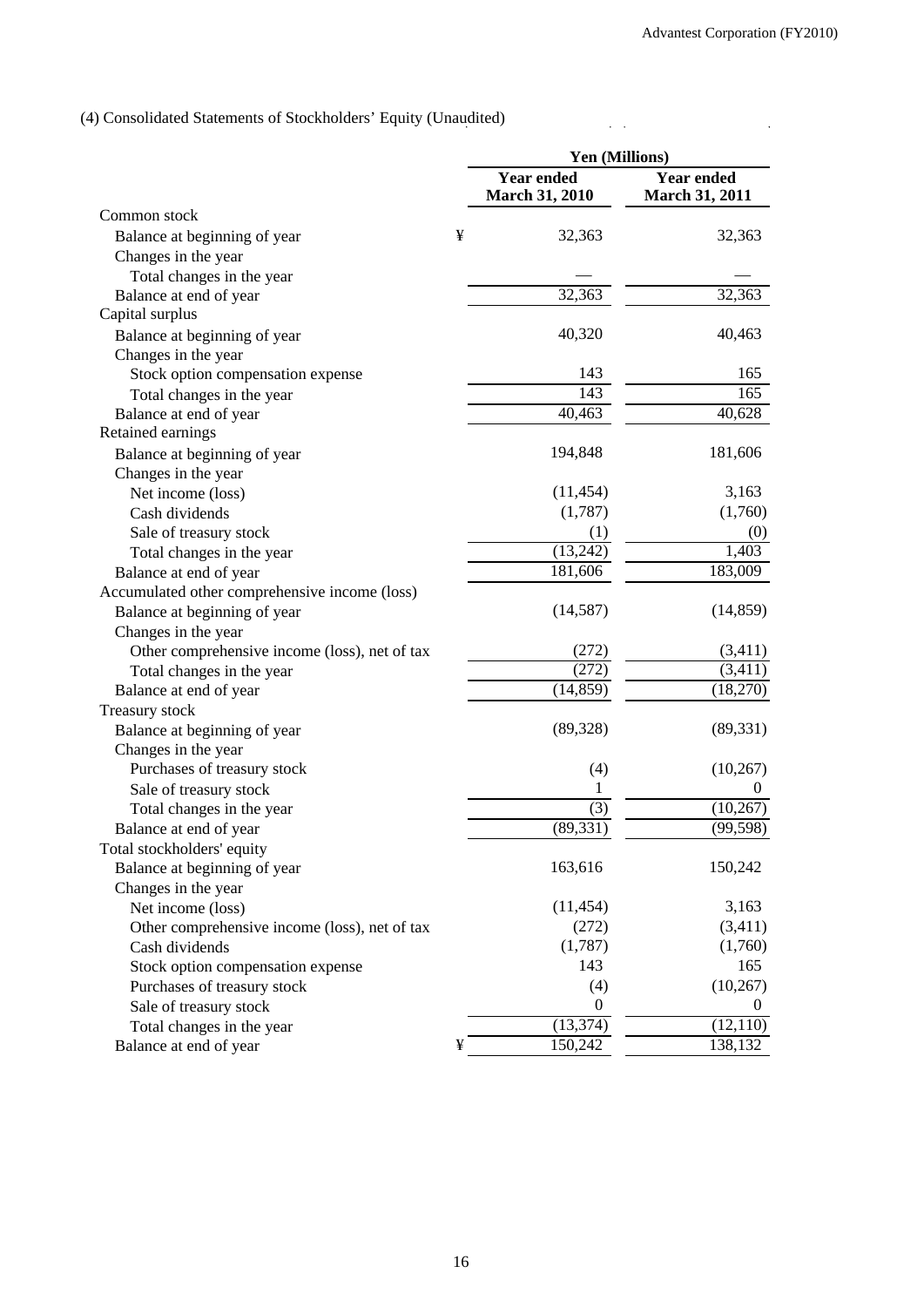# (5)Consolidated Statement of Cash Flows (Unaudited)

|                                                                  |   | <b>Yen (Millions)</b>                      |                                            |
|------------------------------------------------------------------|---|--------------------------------------------|--------------------------------------------|
|                                                                  |   | <b>Year ended</b><br><b>March 31, 2010</b> | <b>Year ended</b><br><b>March 31, 2011</b> |
| Cash flows from operating activities:                            |   |                                            |                                            |
| Net income (loss)                                                | ¥ | (11, 454)                                  | 3,163                                      |
| Adjustments to reconcile net income (loss) to net cash           |   |                                            |                                            |
| provided by (used in) operating activities:                      |   |                                            |                                            |
| Depreciation and amortization                                    |   | 4,314                                      | 4,209                                      |
| Deferred income taxes                                            |   | (148)                                      | 425                                        |
| Stock option compensation expense                                |   | 143                                        | 165                                        |
| Impairment losses on investment securities                       |   | 316                                        | 512                                        |
| Changes in assets and liabilities:                               |   |                                            |                                            |
| Trade receivables                                                |   | (5, 457)                                   | (7,645)                                    |
| Inventories                                                      |   | (6,942)                                    | (7,285)                                    |
| Trade accounts payable                                           |   | 6,525                                      | 1,146                                      |
| Other accounts payable                                           |   | (5,534)                                    | (393)                                      |
| Accrued expenses                                                 |   | (1,126)                                    | 2,540                                      |
| Accrued warranty expenses                                        |   | (8)                                        | (1,040)                                    |
| <b>Customer</b> prepayments                                      |   | 24                                         | 1,276                                      |
| Accrued pension and severance costs                              |   | 1,386                                      | 225                                        |
| Other                                                            |   | 215                                        | 2,009                                      |
| Net cash used in operating activities                            |   | (17,746)                                   | (693)                                      |
| Cash flows from investing activities:                            |   |                                            |                                            |
| (Increase) decrease in short-term investments                    |   | 13,881                                     | (2,446)                                    |
| Purchase of available-for-sale securities                        |   | (389)                                      |                                            |
| Proceeds from sale of property, plant and equipment              |   | 287                                        | 12                                         |
| Purchases of property, plant and equipment                       |   | (2,798)                                    | (3, 138)                                   |
| Purchases of intangible assets                                   |   | (215)                                      | (323)                                      |
| Other                                                            |   | 58                                         | 67                                         |
| Net cash provided by (used in) investing activities              |   | 10,824                                     | (5,828)                                    |
| Cash flows from financing activities:                            |   |                                            |                                            |
| Purchases of treasury stock                                      |   | (4)                                        | (10, 268)                                  |
| Dividends paid                                                   |   | (1,796)                                    | (1,760)                                    |
| Other                                                            |   | (3)                                        | 0                                          |
| Net cash used in financing activities                            |   | (1,803)                                    | (12,028)                                   |
| Net effect of exchange rate changes on cash and cash equivalents |   | (291)                                      | (2,567)                                    |
| Net change in cash and cash equivalents                          |   | (9,016)                                    | (21, 116)                                  |
| Cash and cash equivalents at beginning of year                   |   | 105,455                                    | 96,439                                     |
| Cash and cash equivalents at end of year                         | ¥ | 96,439                                     | 75,323                                     |

(6) Notes on Preconditions to Going Concerns: None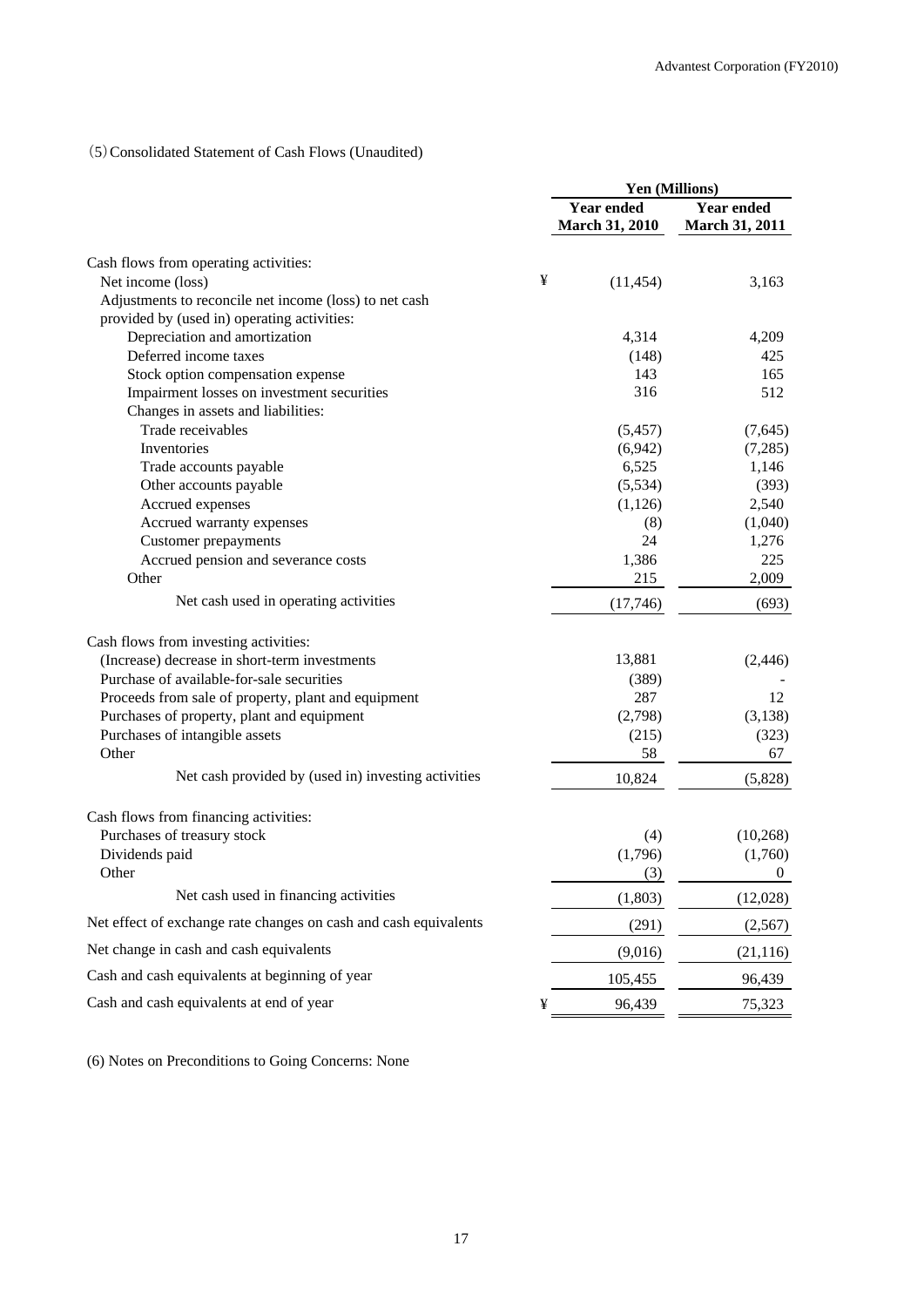(7) Notes to the Consolidated Financial Statements

(Note 1) Accounting Principles, Procedures and the Presentation of the Consolidated Financial **Statements** 

(a) Terminology, Form and Method of Preparation of the Consolidated Financial Statements

Advantest Corporation (or the "Company") and its consolidated subsidiaries (collectively "Advantest") prepare the consolidated financial statements in accordance with generally accepted accounting principle in the United States of America ("U.S. GAAP"). U.S. GAAP is codified in the Financial Accounting Standards Board ("FASB") Accounting Standards Codification ("ASC"), which is the source of authoritative accounting principles recognized by the FASB to be applied by nongovernmental entities. Advantest Corporation and its consolidated subsidiaries prepare their unconsolidated financial statements in accordance with accounting principles generally accepted in the country of their domicile. Certain adjustments and reclassifications have been incorporated in the accompanying non-consolidated financial statements to present them in conformity with U.S.GAAP.

(b) Preparation of Consolidated Financial Statements and Registration with the U.S. Securities and Exchange Commission

Advantest Corporation became listed on the New York Stock Exchange on September 17, 2001 (local time) by means of an issuance of American Depository Shares, and has been filing a Form 20-F (equivalent to the Annual Securities Report in Japan) with the U.S. Securities and Exchange Commission since FY2001. Advantest prepares the consolidated financial statements in its Form 20-F in accordance with U.S. GAAP.

(c) Scope of Consolidation and Application of the Equity Method

Advantest's consolidated financial statements include financial statements of Advantest Corporation and its subsidiaries, all of which are wholly-owned. Advantest is not involved with any significant variable interest entities where Advantest is the primary beneficiary, and which require consolidation in accordance with U.S. GAAP. All significant intercompany balances and transactions have been eliminated in consolidation.

|                           | FY 2009                | FY 2010                | Increase   |
|---------------------------|------------------------|------------------------|------------|
|                           | (As of March 31, 2010) | (As of March 31, 2011) | (decrease) |
| Domestic                  | 14                     |                        | (3)        |
| Overseas                  | 16                     | 16                     |            |
| Consolidated subsidiaries | 30                     | 27                     |            |
| Equity method affiliates  |                        |                        |            |
| Total                     |                        | 28                     |            |

The following table sets forth the number of consolidated subsidiaries and equity method affiliates of Advantest:

Changes in the scope of consolidation: Excluded 3

Material changes in subsidiaries: Excluded 1 (Company name: Advantest Manufacturing, Inc. \*)

\* Advantest Manufacturing, Inc. was merged with Advantest Corporation on July 1, 2010.

(Note 2) Reclassifications

Certain reclassifications have been made to the prior years' consolidated financial statements to conform with the presentation used for the year ended March 31, 2011.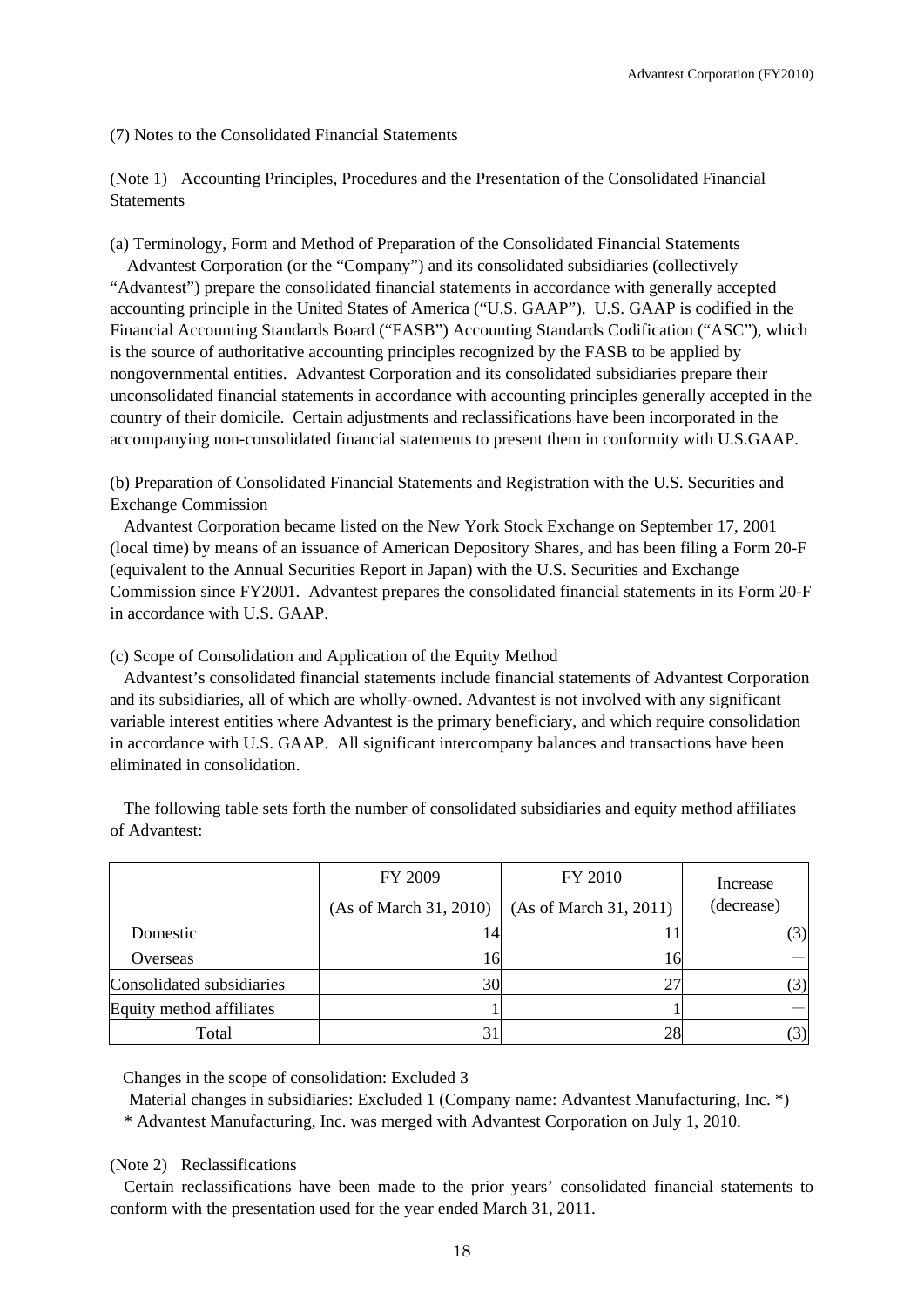### (Note 3) Segment Information

### 1. Business Segment Information

|                                                                       | Yen (Millions)                                                             |                                                  |                                    |                                 |           |  |
|-----------------------------------------------------------------------|----------------------------------------------------------------------------|--------------------------------------------------|------------------------------------|---------------------------------|-----------|--|
|                                                                       | Year ended March 31, 2010                                                  |                                                  |                                    |                                 |           |  |
|                                                                       | Semiconductor<br>and<br>Component<br><b>Test System</b><br><b>Business</b> | <b>Mechatronics</b><br>System<br><b>Business</b> | Services.<br>Support and<br>Others | Elimination<br>and<br>Corporate | Total     |  |
| Net sales to unaffiliated customers                                   | ¥<br>30,168                                                                | 11,219                                           | 11,838                             |                                 | 53,225    |  |
| Inter-segment sales                                                   | 2,404                                                                      | 18                                               |                                    | (2, 422)                        |           |  |
| Net sales                                                             | 32,572                                                                     | 11,237                                           | 11,838                             | (2,422)                         | 53,225    |  |
| Depreciation and amortization<br>Operating income (loss) before stock | 1,364                                                                      | 470                                              | 1,977                              | 503                             | 4,314     |  |
| option compensation expense<br>Adjustment:                            | (7,042)                                                                    | (1,897)                                          | 2,175                              | (4,732)                         | (11, 496) |  |
| Stock option compensation expense                                     |                                                                            |                                                  |                                    |                                 | 143       |  |
| Operating income (loss)<br>Expenditures for additions to long-lived   |                                                                            |                                                  |                                    | ¥                               | (11, 639) |  |
| assets                                                                | 942                                                                        | 396                                              | 1,856                              | 231                             | 3,425     |  |
| Total assets                                                          | 38,782                                                                     | 10,478                                           | 11,474                             | 127,929                         | 188,663   |  |

|                                                                       | <b>Yen (Millions)</b>                                                      |                                                  |                                    |                                 |         |  |
|-----------------------------------------------------------------------|----------------------------------------------------------------------------|--------------------------------------------------|------------------------------------|---------------------------------|---------|--|
|                                                                       | Year ended March 31, 2011                                                  |                                                  |                                    |                                 |         |  |
|                                                                       | Semiconductor<br>and<br>Component<br><b>Test System</b><br><b>Business</b> | <b>Mechatronics</b><br>System<br><b>Business</b> | Services.<br>Support and<br>Others | Elimination<br>and<br>Corporate | Total   |  |
| Net sales to unaffiliated customers                                   | ¥<br>67,070                                                                | 18,398                                           | 14,166                             |                                 | 99,634  |  |
| Inter-segment sales                                                   | 2,263                                                                      | 117                                              |                                    | (2,380)                         |         |  |
| Net sales                                                             | 69,333                                                                     | 18,515                                           | 14,166                             | (2,380)                         | 99,634  |  |
| Depreciation and amortization<br>Operating income (loss) before stock | 1,417                                                                      | 533                                              | 1,755                              | 504                             | 4,209   |  |
| option compensation expense<br>Adjustment:                            | 9,857                                                                      | (251)                                            | 2,133                              | (5, 463)                        | 6,276   |  |
| Stock option compensation expense                                     |                                                                            |                                                  |                                    |                                 | 165     |  |
| Operating income (loss)                                               |                                                                            |                                                  |                                    | ¥                               | 6,111   |  |
| Expenditures for additions to long-lived                              |                                                                            |                                                  |                                    |                                 |         |  |
| assets                                                                | 1,350                                                                      | 374                                              | 1,733                              | 336                             | 3,793   |  |
| Total assets                                                          | 53,570                                                                     | 11,780                                           | 9,226                              | 105,736                         | 180,312 |  |

(Notes)

1. Adjustments to operating income (loss) in Corporate principally represent corporate general and administrative expenses and research and development expenses related to fundamental research activities that are not allocated to operating segments.

2. Advantest uses the operating income (loss) before stock option compensation expense for management's analysis of business segment results.

3. Additions to long-lived assets included in Corporate consist of purchases of software and fixed assets for general corporate use.

4. Total assets included in Corporate consist of cash and cash equivalents, assets for general corporate use and assets used for fundamental research activities, which are not allocated to reportable segments.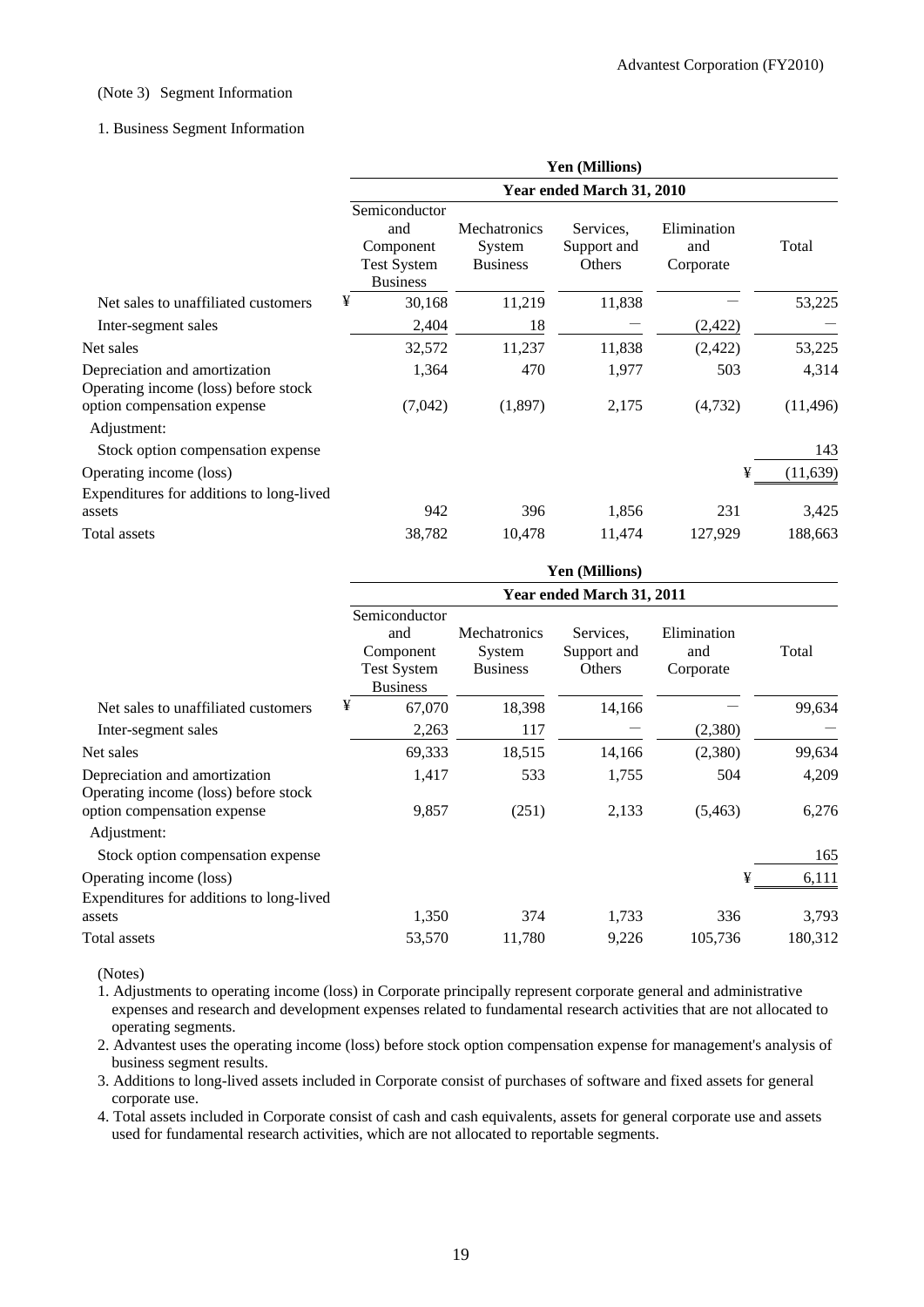|          |   | Yen (Millions)        |                       |  |
|----------|---|-----------------------|-----------------------|--|
|          |   | <b>Year ended</b>     | Year ended            |  |
|          |   | <b>March 31, 2010</b> | <b>March 31, 2011</b> |  |
| Japan    | ¥ | 11,976                | 22,398                |  |
| Americas |   | 4,930                 | 9,278                 |  |
| Europe   |   | 2,137                 | 2,252                 |  |
| Asia     |   | 34,182                | 65,706                |  |
| Total    | ¥ | 53,225                | 99,634                |  |

### 2. Consolidated Net Sales by Geographical Areas

(Notes)

1. Net sales to unaffiliated customers are based on the customer's location.

2. Each of the segments includes primarily the following countries or regions:

- (1) Americas U.S.A., Republic of Costa Rica, etc.
	- (2) Europe Israel, Germany, etc.
- (3) Asia Taiwan, South Korea, China, Malaysia, etc.

## (Note 4) Per Share Information

The following table sets forth the computation of basic and diluted net income (loss) per share for the years ended March 31:

|                                                              | Yen (millions)<br>except per share data    |                                            |  |  |
|--------------------------------------------------------------|--------------------------------------------|--------------------------------------------|--|--|
|                                                              |                                            |                                            |  |  |
|                                                              | <b>Year ended</b><br><b>March 31, 2010</b> | <b>Year ended</b><br><b>March 31, 2011</b> |  |  |
| Numerator:                                                   |                                            |                                            |  |  |
| Net income (loss)                                            | (11, 454)                                  | 3,163                                      |  |  |
| Denominator                                                  |                                            |                                            |  |  |
| Basic weighted average shares of<br>common stock outstanding | 178,722,505                                | 175,481,854                                |  |  |
| Dilutive effect of exercise of<br>stock options              |                                            | 13,604                                     |  |  |
| Diluted weighted average shares of                           |                                            |                                            |  |  |
| common stock outstanding                                     | 178,722,505                                | 175,495,458                                |  |  |
| Basic net income (loss) per share                            | (64.09)                                    | 18.03                                      |  |  |
| Diluted net income (loss) per share                          | (64.09)                                    | 18.03                                      |  |  |

At March 31, 2010 and 2011, Advantest had outstanding stock options into 3,060,000 and 1,610,000 shares of common stock, respectively, which were anti-dilutive and excluded from the calculation of diluted net income per share but could potentially dilute net income per share in future periods.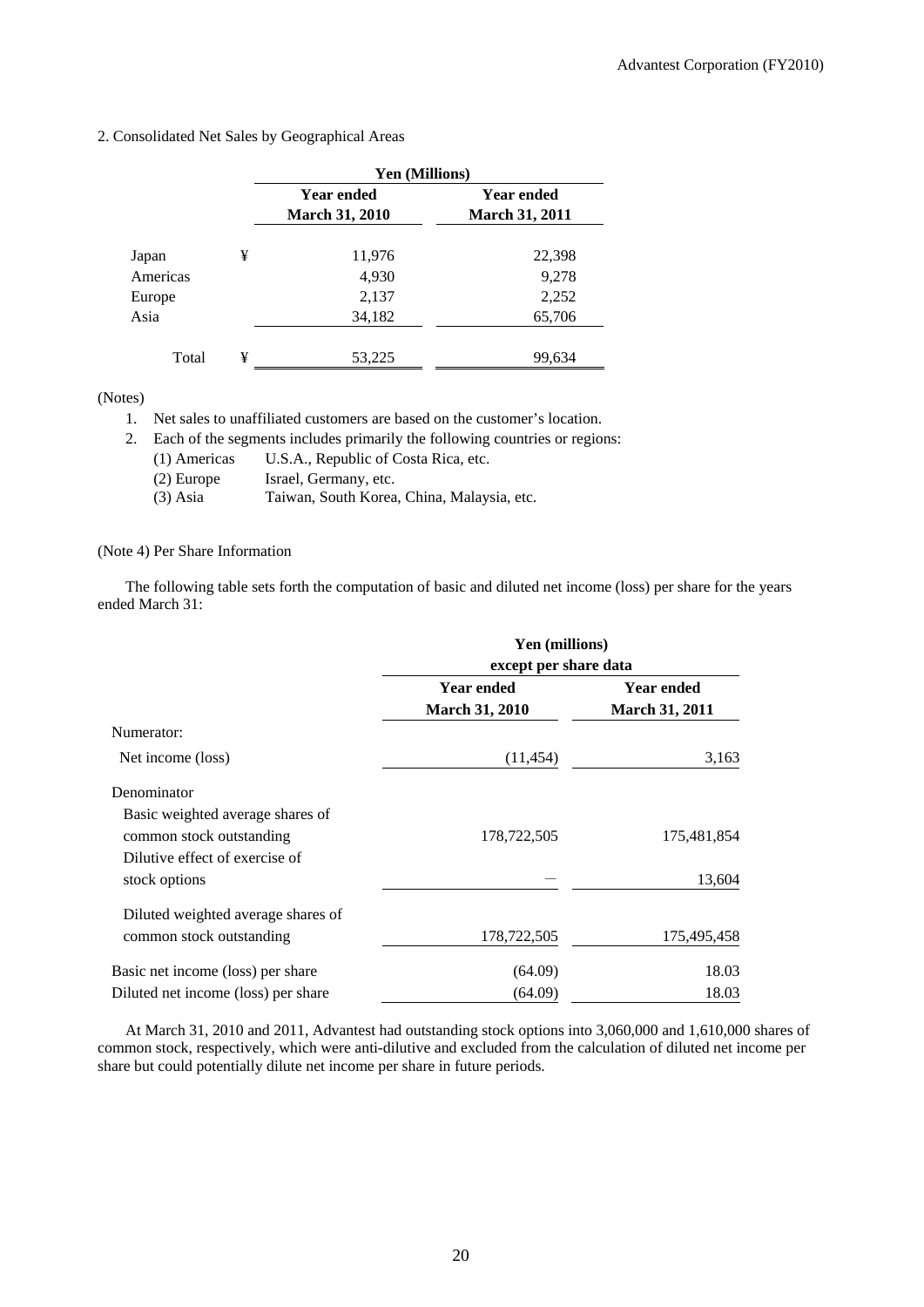# 5. Non-Consolidated Financial Statements

# (1) Non-Consolidated Balance Sheets (Unaudited)

|                                      | Yen (Millions) |                       |                       |
|--------------------------------------|----------------|-----------------------|-----------------------|
|                                      |                | <b>March 31, 2010</b> | <b>March 31, 2011</b> |
| <b>Assets</b>                        |                |                       |                       |
| Current assets                       |                |                       |                       |
| Cash and deposits                    | ¥              | 52,542                | 43,553                |
| Trade notes receivables              |                | 414                   | 452                   |
| Accounts receivable                  |                | 15,901                | 21,051                |
| Short-term investments               |                | 16,900                | 12,000                |
| Merchandises and finished goods      |                | 3,993                 | 3,094                 |
| Work in process                      |                | 6,910                 | 11,891                |
| Raw materials and supplies           |                | 2,104                 | 4,872                 |
| Short-term loans receivable          |                | 2,192                 | 1,999                 |
| Other receivable                     |                | 939                   | 472                   |
| Refundable income taxes              |                | 66                    | 104                   |
| Other                                |                | 613                   | 312                   |
| Allowance for doubtful accounts      |                | (50)                  | (50)                  |
| Total current assets                 |                | 102,524               | 99,750                |
| Noncurrent assets                    |                |                       |                       |
| Property, plant and equipment        |                |                       |                       |
| <b>Buildings</b>                     |                | 43,609                | 43,792                |
| Accumulated depreciation             |                | (32, 946)             | (34,056)              |
| Buildings, net                       |                | 10,663                | 9,736                 |
| <b>Structures</b>                    |                | 3,894                 | 3,923                 |
| Accumulated depreciation             |                | (3,376)               | (3, 454)              |
| Structures, net                      |                | 518                   | 469                   |
| Machinery and equipment              |                | 18,319                | 18,834                |
| Accumulated depreciation             |                | (17, 382)             | (17, 788)             |
| Machinery and equipment, net         |                | 937                   | 1,046                 |
| Vehicles and delivery equipment      |                | 45                    | 75                    |
| Accumulated depreciation             |                | (28)                  | (58)                  |
| Vehicles and delivery equipment, net |                | $\overline{17}$       | $\overline{17}$       |
| Tools and furniture                  |                | 11,021                | 11,959                |
| Accumulated depreciation             |                | (10, 461)             | (11,078)              |
| Tools and furniture, net             |                | 560                   | 881                   |
| Land                                 |                | 15,852                | 15,852                |
| Construction in progress             |                | 6                     | 16                    |
| Total property, plant and equipment  | ¥              | 28,553                | 28,017                |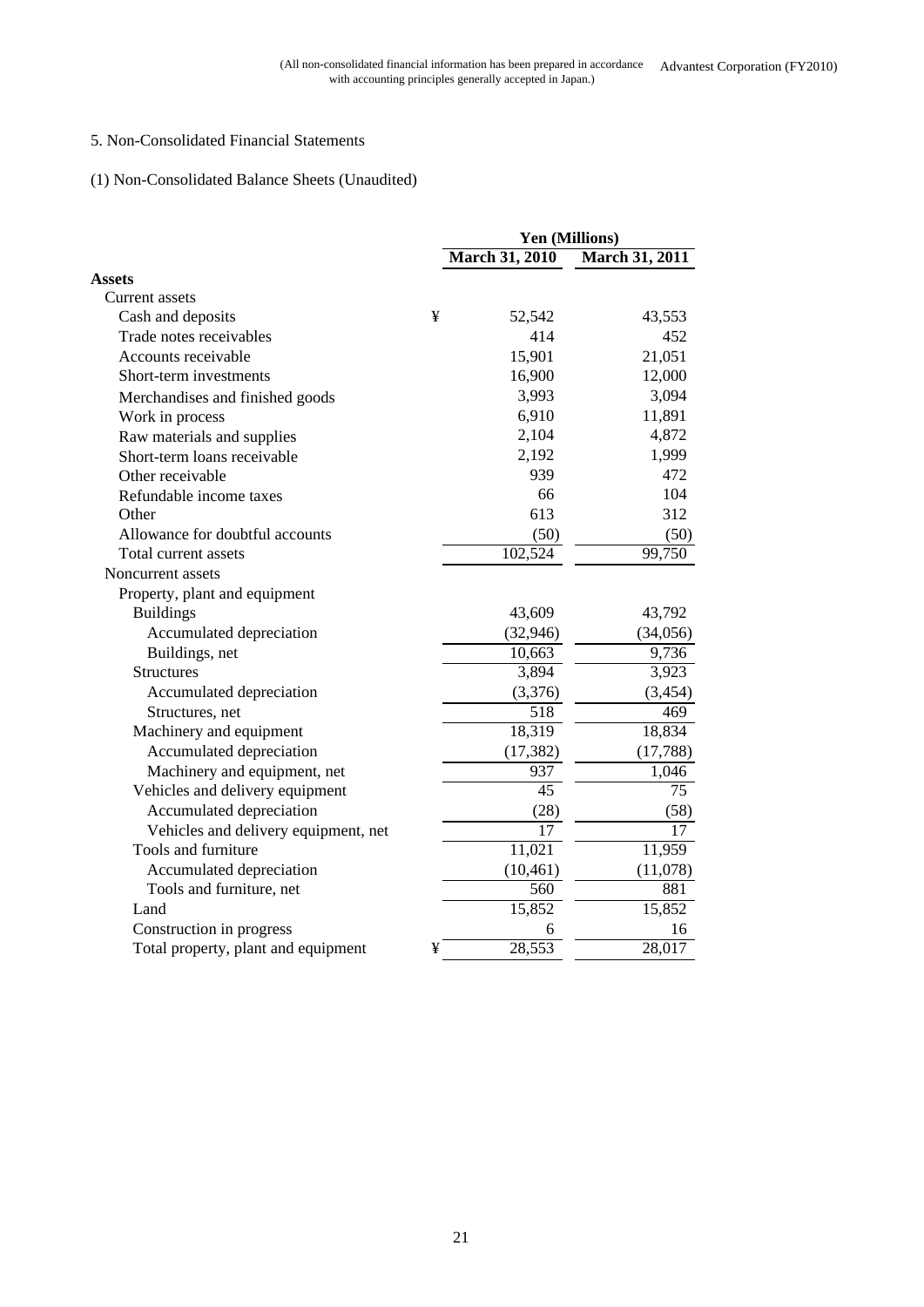|                                                  |   |                       | Yen (Millions)        |
|--------------------------------------------------|---|-----------------------|-----------------------|
|                                                  |   | <b>March 31, 2010</b> | <b>March 31, 2011</b> |
| Intangible fixed assets                          |   |                       |                       |
| Patent rights                                    | ¥ | 25                    |                       |
| Leasehold rights                                 |   | 173                   | 173                   |
| Telephone rights                                 |   | 40                    | 46                    |
| Utility rights                                   |   | 8                     | 7                     |
| Software                                         |   | 344                   | 449                   |
| Other                                            |   | 5                     | 36                    |
| Total intangible fixed assets                    |   | $\overline{595}$      | $\overline{7}11$      |
| Investments and other assets                     |   |                       |                       |
| Investment securities                            |   | 7,656                 | 7,039                 |
| Investment in affiliated companies               |   | 16,980                | 14,807                |
| Long-term loans receivable                       |   | 11                    | 6                     |
| Long-term loans to affiliated companies          |   | 250                   | 250                   |
| Long-term prepaid expenses                       |   | 215                   | 126                   |
| Other                                            |   | 855                   | 808                   |
| Total investments and other assets               |   | 25,967                | 23,036                |
| Total noncurrent assets                          |   | 55,115                | 51,764                |
| Total assets                                     |   | 157,639               | 151,514               |
| <b>Liabilities</b><br><b>Current liabilities</b> |   |                       |                       |
| Trade accounts payable                           |   | 11,067                | 11,389                |
| Other accounts payable                           |   | 572                   | 401                   |
| Accrued expenses                                 |   | 3,616                 | 5,677                 |
| Income tax payable                               |   | 1                     | 7                     |
| <b>Customer</b> prepayments                      |   | 34                    | 14                    |
| Deposits received                                |   | 4,004                 | 582                   |
| Accrued warranty expenses                        |   | 2,727                 | 1,738                 |
| Bonus accrual for directors                      |   |                       | 117                   |
| Other                                            |   | 79                    | 76                    |
| Total current liabilities                        |   | 22,100                | 20,001                |
| Noncurrent liabilities                           |   |                       |                       |
| Allowance for retirement benefits                |   | 5,520                 | 6,521                 |
| Deferred tax liabilities                         |   | 587                   | 528                   |
| Asset retirement obligations                     |   |                       | 60                    |
| Other                                            |   | 785                   | 649                   |
| Total noncurrent liabilities                     |   | 6,892                 | 7,758                 |
| <b>Total liabilities</b>                         | ¥ | 28,992                | 27,759                |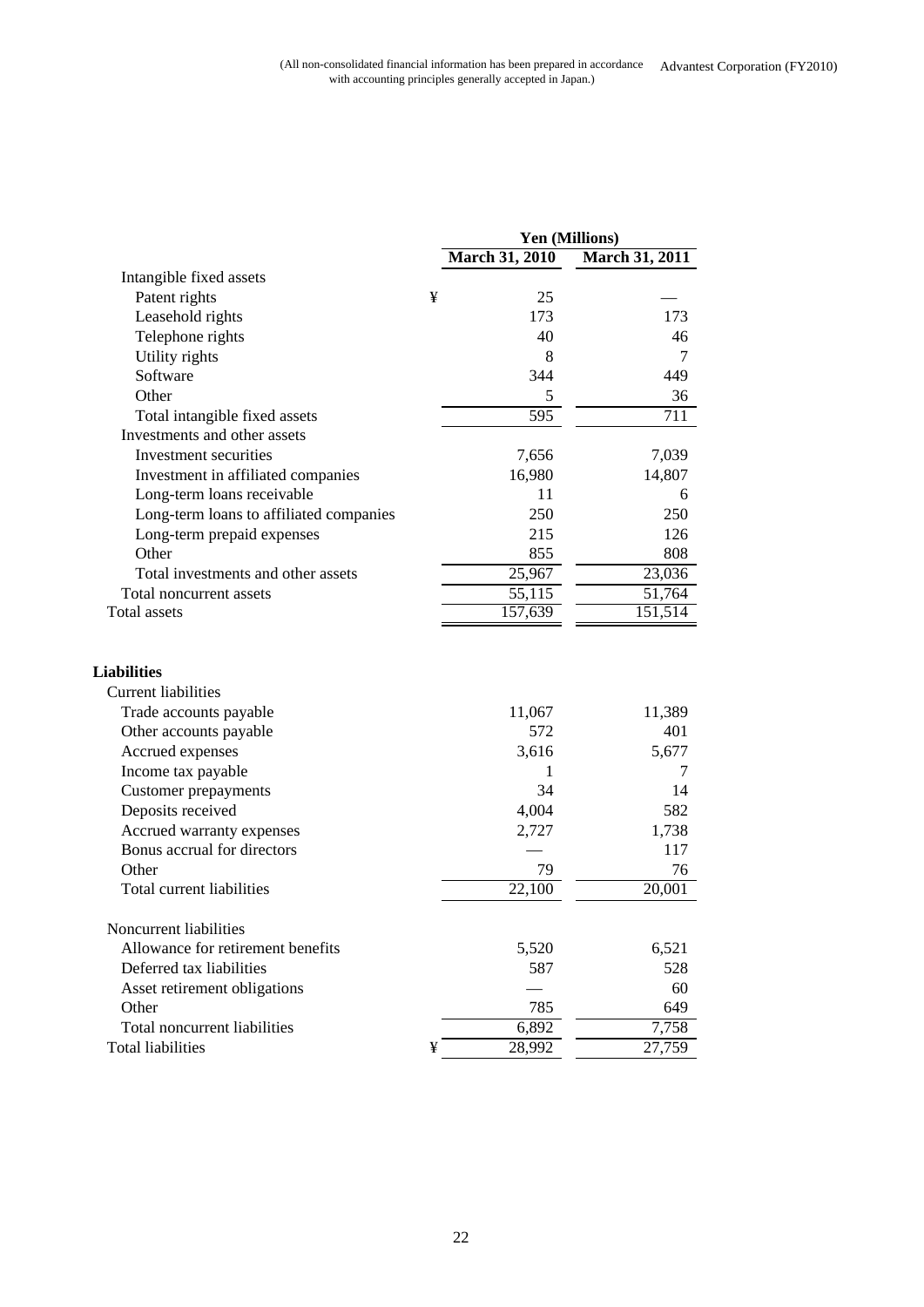|                                                 | Yen (Millions) |                       |                       |
|-------------------------------------------------|----------------|-----------------------|-----------------------|
|                                                 |                | <b>March 31, 2010</b> | <b>March 31, 2011</b> |
| Net assets                                      |                |                       |                       |
| Stockholders' equity                            |                |                       |                       |
| Common stock                                    | ¥              | 32,363                | 32,363                |
| Capital surplus                                 |                |                       |                       |
| Capital reserve                                 |                | 32,973                | 32,973                |
| Total capital surplus                           |                | 32,973                | 32,973                |
| Retained earnings                               |                |                       |                       |
| Legal reserve                                   |                | 3,083                 | 3,083                 |
| Other retained earnings                         |                |                       |                       |
| Reserve for losses in foreign investments       |                | 27,062                | 27,062                |
| General reserve                                 |                | 146,880               | 146,880               |
| Retained earnings (accumulated loss)            |                | (28, 398)             | (21,053)              |
| Total retained earnings                         |                | 148,627               | 155,972               |
| Treasury stock                                  |                | (89, 331)             | (99, 598)             |
| Total stockholders' equity                      |                | 124,632               | 121,710               |
| Difference of appreciation and conversion       |                |                       |                       |
| Net unrealized gains on securities              |                | 862                   | 779                   |
| Total difference of appreciation and conversion |                | 862                   | 779                   |
| Stock acquisition rights                        |                | 3,153                 | 1,266                 |
| Total net assets                                |                | 128,647               | 123,755               |
| Total liabilities and net assets                | ¥              | 157,639               | 151,514               |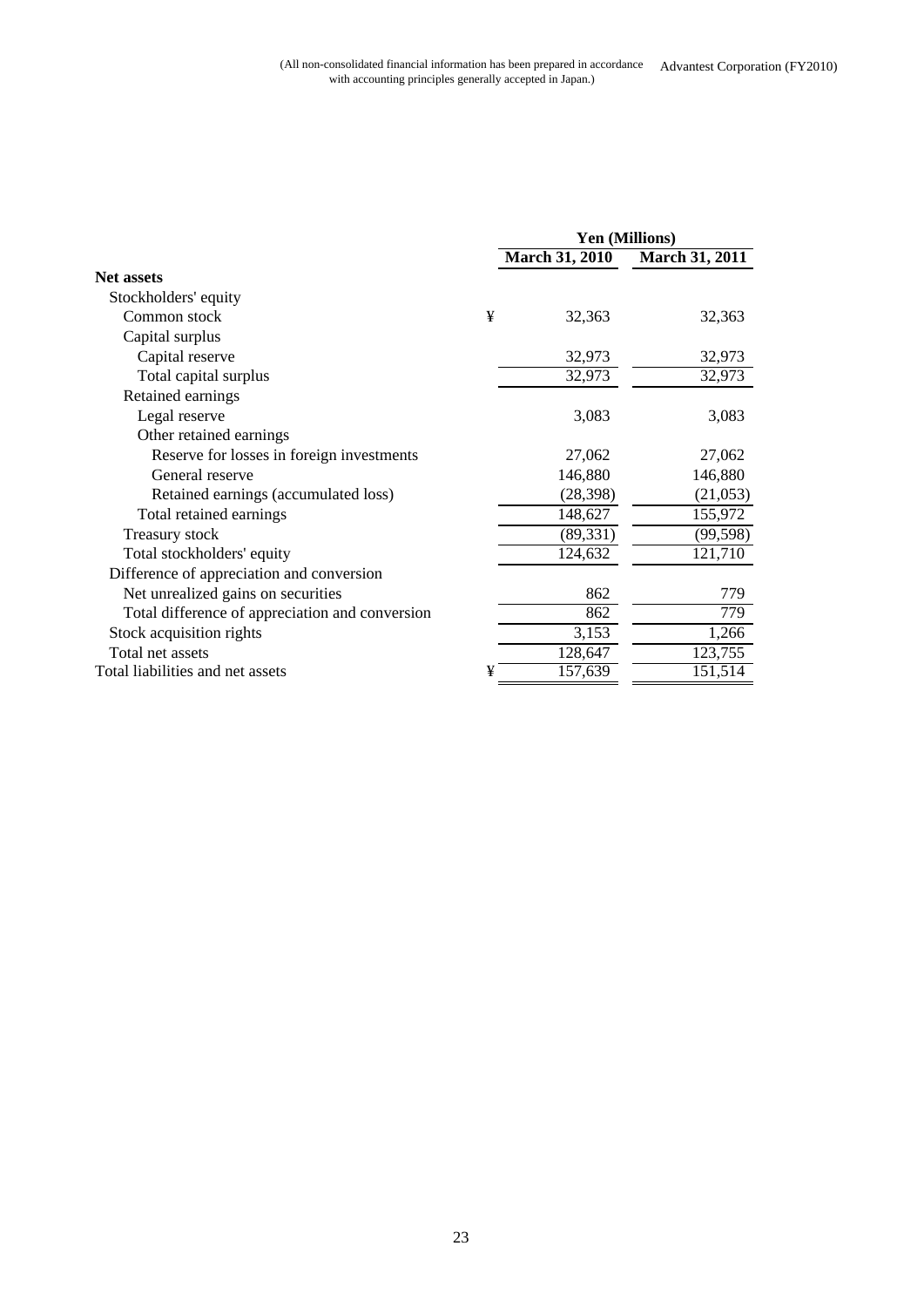# (2) Non-Consolidated Statements of Operations (Unaudited)

|                                                   | Yen (Millions)                             |                                            |
|---------------------------------------------------|--------------------------------------------|--------------------------------------------|
|                                                   | <b>Year ended</b><br><b>March 31, 2010</b> | <b>Year ended</b><br><b>March 31, 2011</b> |
| Net sales                                         | ¥                                          |                                            |
| Net product sales                                 | 41,907                                     | 84,792                                     |
| Cost of sales                                     |                                            |                                            |
| Finished goods at beginning of year               | 2,763                                      | 3,993                                      |
| Cost of manufactured goods                        | 26,443                                     | 47,692                                     |
| Total                                             | 29,206                                     | 51,685                                     |
| Transfers to other accounts                       | $\overline{252}$                           | 890                                        |
| Finished goods at end of year                     | 3,993                                      | 3,094                                      |
| Balance of cost of sales                          | 24,961                                     | 47,701                                     |
| Gross profit                                      | 16,946                                     | 37,091                                     |
| Selling, general and administrative expenses      | 34,253                                     | 38,939                                     |
| Operating income (loss)                           | (17, 307)                                  | (1, 848)                                   |
| Non-operating income                              |                                            |                                            |
| Interest income                                   | 290                                        | 153                                        |
| Dividends income                                  | 13,583                                     | 6,951                                      |
| Lease income                                      | 1,788                                      | 1,413                                      |
| Miscellaneous income                              | 1,431                                      | 420                                        |
| Total non-operating income                        | $\overline{17,092}$                        | 8,937                                      |
| Non-operating expenses                            |                                            |                                            |
| Interest expenses                                 | 11                                         | 5                                          |
| Expenses for leased equipment                     | 1,440                                      | 765                                        |
| Foreign exchange losses                           |                                            | 1,019                                      |
| Impairment losses on investment securities        | 259                                        | 473                                        |
| Miscellaneous expenses                            | 459                                        | 1,084                                      |
| Total non-operating expenses                      | 2,169                                      | 3,346                                      |
| Ordinary income (loss)                            | (2, 384)                                   | 3,743                                      |
| Extraordinary income                              |                                            |                                            |
| Gain on extinguishment of tie-in shares           |                                            | 3,834                                      |
| Gain on reversal of subscription rights to shares |                                            | 2,053                                      |
| Total extraordinary income                        |                                            | 5,887                                      |
| Income (loss) before income taxes                 | (2, 384)                                   | 9,630                                      |
| Income taxes - current                            | 18                                         | 30                                         |
| Income taxes - deferred                           |                                            | 495                                        |
| Total income taxes                                | 18                                         | 525                                        |
| Net income (loss)                                 | (2,402)<br>¥                               | 9,105                                      |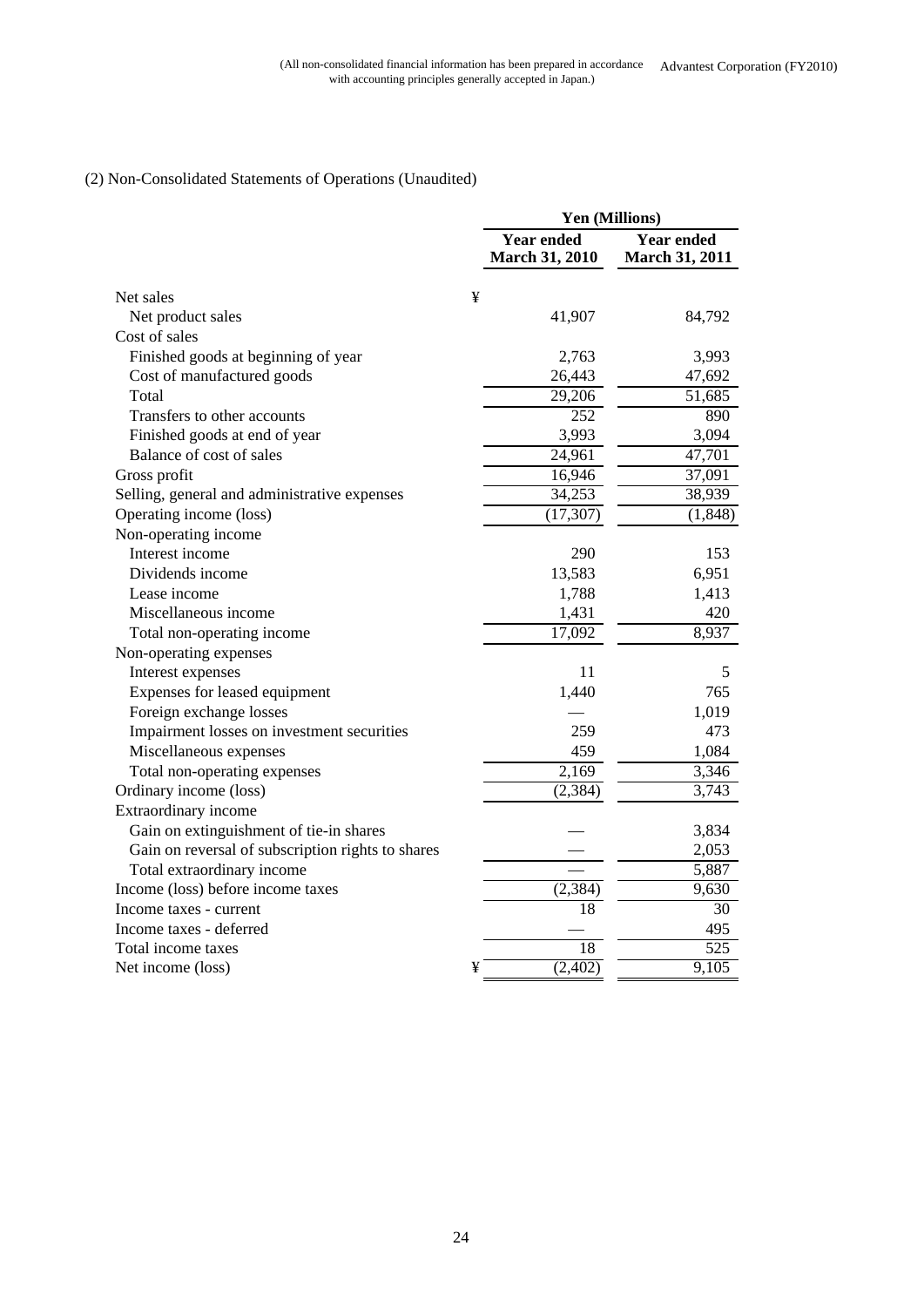|                                           |   |                                            | <b>Yen (Millions)</b>                      |
|-------------------------------------------|---|--------------------------------------------|--------------------------------------------|
|                                           |   | <b>Year ended</b><br><b>March 31, 2010</b> | <b>Year ended</b><br><b>March 31, 2011</b> |
| Stockholders' Equity                      |   |                                            |                                            |
| Common stock                              |   |                                            |                                            |
| Balance at beginning of year              | ¥ | 32,363                                     | 32,363                                     |
| Changes in the year                       |   |                                            |                                            |
| Total changes in the year                 |   |                                            |                                            |
| Balance at end of year                    |   | 32,363                                     | 32,363                                     |
| Capital surplus                           |   |                                            |                                            |
| Capital reserve                           |   |                                            |                                            |
| Balance at beginning of year              |   | 32,973                                     | 32,973                                     |
| Changes in the year                       |   |                                            |                                            |
| Total changes in the year                 |   |                                            |                                            |
| Balance at end of year                    |   | 32,973                                     | 32,973                                     |
| Retained earnings                         |   |                                            |                                            |
| Legal reserve                             |   |                                            |                                            |
| Balance at beginning of year              |   | 3,083                                      | 3,083                                      |
| Changes in the year                       |   |                                            |                                            |
| Total changes in the year                 |   |                                            |                                            |
| Balance at end of year                    |   | 3,083                                      | 3,083                                      |
| Other retained earnings                   |   |                                            |                                            |
| Reserve for losses in foreign investments |   |                                            |                                            |
| Balance at beginning of year              |   | 27,062                                     | 27,062                                     |
| Changes in the year                       |   |                                            |                                            |
| Total changes in the year                 |   |                                            |                                            |
| Balance at end of year                    |   | 27,062                                     | $\overline{27,062}$                        |
| General reserve                           |   |                                            |                                            |
| Balance at beginning of year              |   | 146,880                                    | 146,880                                    |
| Changes in the year                       |   |                                            |                                            |
| Total changes in the year                 |   |                                            |                                            |
| Balance at end of year                    |   | 146,880                                    | 146,880                                    |
| Retained earnings (accumulated loss)      |   |                                            |                                            |
| Balance at beginning of year              |   | (24,208)                                   | (28, 398)                                  |
| Changes in the year                       |   |                                            |                                            |
| Dividends from retained earnings          |   | (1,787)                                    | (1,760)                                    |
| Net income (loss)                         |   | (2,402)                                    | 9,105                                      |
| Sale of treasury stock                    |   | (1)                                        | (0)                                        |
| Total changes in the year                 |   | (4,190)                                    | 7,345                                      |
| Balance at end of year                    | ¥ | (28, 398)                                  | (21,053)                                   |

# (3) Non-Consolidated Statements of Changes in Stockholders' Equity (Unaudited)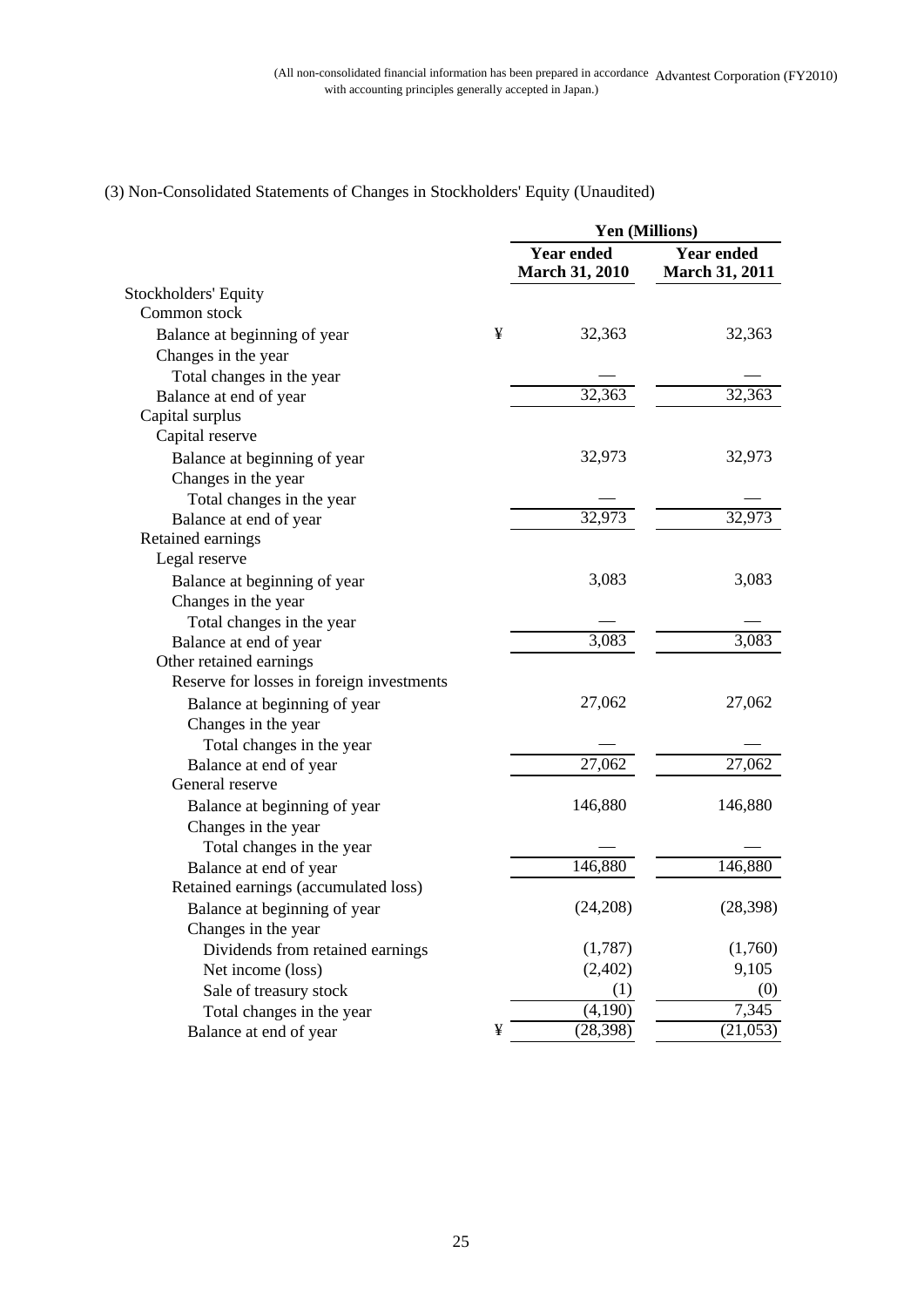| <b>Year ended</b><br><b>Year ended</b><br><b>March 31, 2010</b><br>March 31, 2011<br>Treasury stock<br>¥<br>(89, 328)<br>(89, 331)<br>Balance at beginning of year<br>Changes in the year<br>(4)<br>(10, 267)<br>Purchases of treasury stock<br>1<br>Sale of treasury stock<br>$_{0}$<br>$\overline{(3)}$<br>(10, 267)<br>Total changes in the year<br>(89, 331)<br>(99, 598)<br>Balance at end of year<br>Total stockholders' equity<br>128,825<br>124,632<br>Balance at beginning of year<br>Changes in the year<br>(1,787)<br>(1,760)<br>Dividends from retained earnings<br>(2,402)<br>9,105<br>Net income (loss)<br>(10, 267)<br>Purchases of treasury stock<br>(4)<br>0<br>Sale of treasury stock<br>$\theta$<br>(4,193)<br>(2,922)<br>Total changes in the year |                        | Yen (Millions) |         |
|------------------------------------------------------------------------------------------------------------------------------------------------------------------------------------------------------------------------------------------------------------------------------------------------------------------------------------------------------------------------------------------------------------------------------------------------------------------------------------------------------------------------------------------------------------------------------------------------------------------------------------------------------------------------------------------------------------------------------------------------------------------------|------------------------|----------------|---------|
|                                                                                                                                                                                                                                                                                                                                                                                                                                                                                                                                                                                                                                                                                                                                                                        |                        |                |         |
|                                                                                                                                                                                                                                                                                                                                                                                                                                                                                                                                                                                                                                                                                                                                                                        |                        |                |         |
|                                                                                                                                                                                                                                                                                                                                                                                                                                                                                                                                                                                                                                                                                                                                                                        |                        |                |         |
|                                                                                                                                                                                                                                                                                                                                                                                                                                                                                                                                                                                                                                                                                                                                                                        |                        |                |         |
|                                                                                                                                                                                                                                                                                                                                                                                                                                                                                                                                                                                                                                                                                                                                                                        |                        |                |         |
|                                                                                                                                                                                                                                                                                                                                                                                                                                                                                                                                                                                                                                                                                                                                                                        |                        |                |         |
|                                                                                                                                                                                                                                                                                                                                                                                                                                                                                                                                                                                                                                                                                                                                                                        |                        |                |         |
|                                                                                                                                                                                                                                                                                                                                                                                                                                                                                                                                                                                                                                                                                                                                                                        |                        |                |         |
|                                                                                                                                                                                                                                                                                                                                                                                                                                                                                                                                                                                                                                                                                                                                                                        |                        |                |         |
|                                                                                                                                                                                                                                                                                                                                                                                                                                                                                                                                                                                                                                                                                                                                                                        |                        |                |         |
|                                                                                                                                                                                                                                                                                                                                                                                                                                                                                                                                                                                                                                                                                                                                                                        |                        |                |         |
|                                                                                                                                                                                                                                                                                                                                                                                                                                                                                                                                                                                                                                                                                                                                                                        |                        |                |         |
|                                                                                                                                                                                                                                                                                                                                                                                                                                                                                                                                                                                                                                                                                                                                                                        |                        |                |         |
|                                                                                                                                                                                                                                                                                                                                                                                                                                                                                                                                                                                                                                                                                                                                                                        |                        |                |         |
|                                                                                                                                                                                                                                                                                                                                                                                                                                                                                                                                                                                                                                                                                                                                                                        |                        |                |         |
|                                                                                                                                                                                                                                                                                                                                                                                                                                                                                                                                                                                                                                                                                                                                                                        |                        |                |         |
|                                                                                                                                                                                                                                                                                                                                                                                                                                                                                                                                                                                                                                                                                                                                                                        | Balance at end of year | 124,632        | 121,710 |
| Difference of appreciation and conversion                                                                                                                                                                                                                                                                                                                                                                                                                                                                                                                                                                                                                                                                                                                              |                        |                |         |
| Net unrealized gains on securities                                                                                                                                                                                                                                                                                                                                                                                                                                                                                                                                                                                                                                                                                                                                     |                        |                |         |
| 120<br>862<br>Balance at beginning of year                                                                                                                                                                                                                                                                                                                                                                                                                                                                                                                                                                                                                                                                                                                             |                        |                |         |
| Changes in the year                                                                                                                                                                                                                                                                                                                                                                                                                                                                                                                                                                                                                                                                                                                                                    |                        |                |         |
| 742<br>Changes of items other than stockholders' equity, net<br>(83)                                                                                                                                                                                                                                                                                                                                                                                                                                                                                                                                                                                                                                                                                                   |                        |                |         |
| 742<br>(83)<br>Total changes in the year                                                                                                                                                                                                                                                                                                                                                                                                                                                                                                                                                                                                                                                                                                                               |                        |                |         |
| 779<br>862<br>Balance at end of year                                                                                                                                                                                                                                                                                                                                                                                                                                                                                                                                                                                                                                                                                                                                   |                        |                |         |
| Stock acquisition rights                                                                                                                                                                                                                                                                                                                                                                                                                                                                                                                                                                                                                                                                                                                                               |                        |                |         |
| 3,077<br>3,153<br>Balance at beginning of year                                                                                                                                                                                                                                                                                                                                                                                                                                                                                                                                                                                                                                                                                                                         |                        |                |         |
| Changes in the year                                                                                                                                                                                                                                                                                                                                                                                                                                                                                                                                                                                                                                                                                                                                                    |                        |                |         |
| 76<br>(1,887)<br>Changes of items other than stockholders' equity, net                                                                                                                                                                                                                                                                                                                                                                                                                                                                                                                                                                                                                                                                                                 |                        |                |         |
| 76<br>(1,887)<br>Total changes in the year                                                                                                                                                                                                                                                                                                                                                                                                                                                                                                                                                                                                                                                                                                                             |                        |                |         |
| 3,153<br>1,266<br>Balance at end of year                                                                                                                                                                                                                                                                                                                                                                                                                                                                                                                                                                                                                                                                                                                               |                        |                |         |
| Total net assets                                                                                                                                                                                                                                                                                                                                                                                                                                                                                                                                                                                                                                                                                                                                                       |                        |                |         |
| 132,022<br>128,647<br>Balance at beginning of year                                                                                                                                                                                                                                                                                                                                                                                                                                                                                                                                                                                                                                                                                                                     |                        |                |         |
| Changes in the year                                                                                                                                                                                                                                                                                                                                                                                                                                                                                                                                                                                                                                                                                                                                                    |                        |                |         |
| Dividends from retained earnings<br>(1,787)<br>(1,760)                                                                                                                                                                                                                                                                                                                                                                                                                                                                                                                                                                                                                                                                                                                 |                        |                |         |
| 9,105<br>(2,402)<br>Net income (loss)                                                                                                                                                                                                                                                                                                                                                                                                                                                                                                                                                                                                                                                                                                                                  |                        |                |         |
| (10, 267)<br>Purchases of treasury stock<br>(4)                                                                                                                                                                                                                                                                                                                                                                                                                                                                                                                                                                                                                                                                                                                        |                        |                |         |
| $\boldsymbol{0}$<br>$\theta$<br>Sale of treasury stock                                                                                                                                                                                                                                                                                                                                                                                                                                                                                                                                                                                                                                                                                                                 |                        |                |         |
| 818<br>(1,970)<br>Changes of items other than stockholders' equity, net                                                                                                                                                                                                                                                                                                                                                                                                                                                                                                                                                                                                                                                                                                |                        |                |         |
| (3,375)<br>(4,892)<br>Total changes in the year                                                                                                                                                                                                                                                                                                                                                                                                                                                                                                                                                                                                                                                                                                                        |                        |                |         |
| 128,647<br>123,755<br>¥<br>Balance at end of year                                                                                                                                                                                                                                                                                                                                                                                                                                                                                                                                                                                                                                                                                                                      |                        |                |         |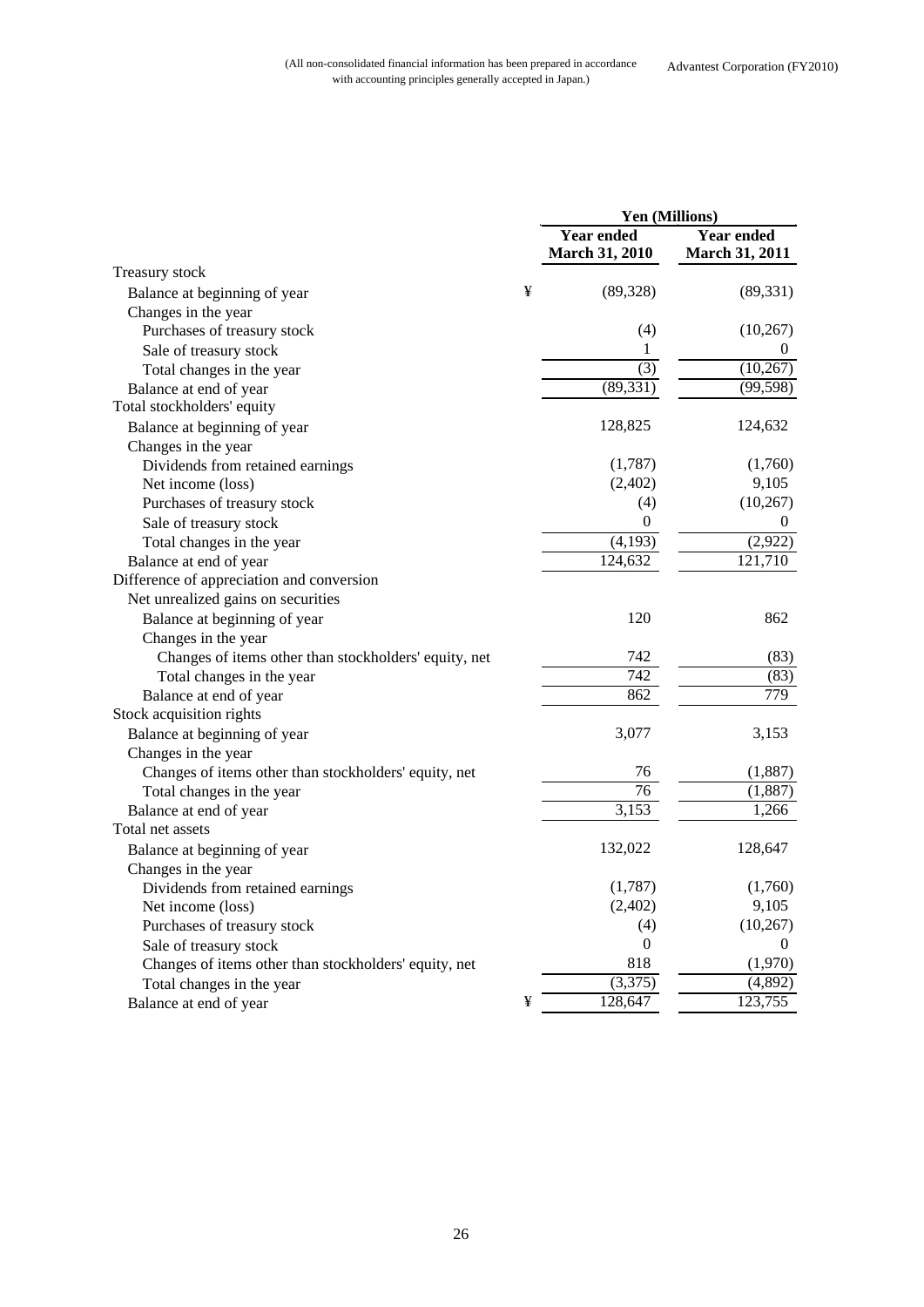

# Changes in Directors, Corporate Auditors and Executive Officers (To be effective on June 24, 2011)

| 1. Nominees for Directors                                                |                                                                                                                                                                                                                                                                                                        |
|--------------------------------------------------------------------------|--------------------------------------------------------------------------------------------------------------------------------------------------------------------------------------------------------------------------------------------------------------------------------------------------------|
| Director                                                                 | Toshio Maruyama                                                                                                                                                                                                                                                                                        |
| Director                                                                 | Haruo Matsuno                                                                                                                                                                                                                                                                                          |
| Director                                                                 | Naoyuki Akikusa                                                                                                                                                                                                                                                                                        |
| Director                                                                 | Yasusige Hagio                                                                                                                                                                                                                                                                                         |
| Director                                                                 | Yuichi Kurita                                                                                                                                                                                                                                                                                          |
| Director                                                                 | Shinichiro Kuroe                                                                                                                                                                                                                                                                                       |
| Director                                                                 | Sae Bum Myung (to be newly elected)                                                                                                                                                                                                                                                                    |
|                                                                          | <b>Executive Officer of Advantest Corporation</b>                                                                                                                                                                                                                                                      |
| Corporation.                                                             | Mr. Maruyama is to be elected as Chairman of the Board and Representative Director and Mr.<br>Matsuno is to be elected as Representative Director at the special meeting of the board of directors to<br>be held on June 24, 2011 after the 69th ordinary general meeting of shareholders of Advantest |
| 2. Nominees for Corporate Auditors                                       |                                                                                                                                                                                                                                                                                                        |
| <b>Standing Corporate Auditor</b>                                        | Akira Hatakeyama (to be newly elected)                                                                                                                                                                                                                                                                 |
|                                                                          | <b>Advisor of Advantest Corporation</b>                                                                                                                                                                                                                                                                |
| Corporate Auditor                                                        | Masamichi Ogura (to be newly elected)<br>Standing Corporate Auditor of Fujitsu Limited                                                                                                                                                                                                                 |
|                                                                          |                                                                                                                                                                                                                                                                                                        |
| 3. Nominees for Executive Officers                                       |                                                                                                                                                                                                                                                                                                        |
| President and CEO                                                        | Haruo Matsuno                                                                                                                                                                                                                                                                                          |
| Senior Executive Officer                                                 | Yuichi Kurita                                                                                                                                                                                                                                                                                          |
| Managing Executive Officer                                               | Shinichiro Kuroe                                                                                                                                                                                                                                                                                       |
| Managing Executive Officer                                               | Sae Bum Myung (to be promoted)                                                                                                                                                                                                                                                                         |
|                                                                          | <b>Executive Officer of Advantest Corporation</b>                                                                                                                                                                                                                                                      |
| Managing Executive Officer                                               | Hiroshi Nakamura                                                                                                                                                                                                                                                                                       |
| Managing Executive Officer                                               | Yoshiaki Yoshida<br>Masao Shimizu                                                                                                                                                                                                                                                                      |
| Managing Executive Officer<br>Managing Executive Officer                 |                                                                                                                                                                                                                                                                                                        |
|                                                                          | Hideaki Imada (to be promoted)<br><b>Executive Officer of Advantest Corporation</b>                                                                                                                                                                                                                    |
| <b>Executive Officer</b>                                                 | Yasuhiro Kawata                                                                                                                                                                                                                                                                                        |
| <b>Executive Officer</b>                                                 | Takashi Sugiura                                                                                                                                                                                                                                                                                        |
| <b>Executive Officer</b>                                                 | Takashi Sekino                                                                                                                                                                                                                                                                                         |
| <b>Executive Officer</b>                                                 | Soichi Tsukakoshi                                                                                                                                                                                                                                                                                      |
| <b>Executive Officer</b>                                                 | <b>Josef Schraetzenstaller</b>                                                                                                                                                                                                                                                                         |
| <b>Executive Officer</b>                                                 | R. Keith Lee                                                                                                                                                                                                                                                                                           |
| <b>Executive Officer</b>                                                 | Makoto Nakahara<br>(to be newly elected)                                                                                                                                                                                                                                                               |
| <b>Executive Officer</b>                                                 | Toshiyuki Okayasu<br>(to be newly elected)                                                                                                                                                                                                                                                             |
| 4. Resignation from Directors, Corporate Auditors and Executive Officers |                                                                                                                                                                                                                                                                                                        |
| Hiroshi Tsukahara, Director and Managing Executive Officer               |                                                                                                                                                                                                                                                                                                        |

 --- To be elected as Advisor Hiroyasu Sawai, Director and Managing Executive Officer --- To be elected as Advisor Hitoshi Owada, Standing Corporate Auditor --- To be elected as Advisor Jiro Haneda, Corporate Auditor